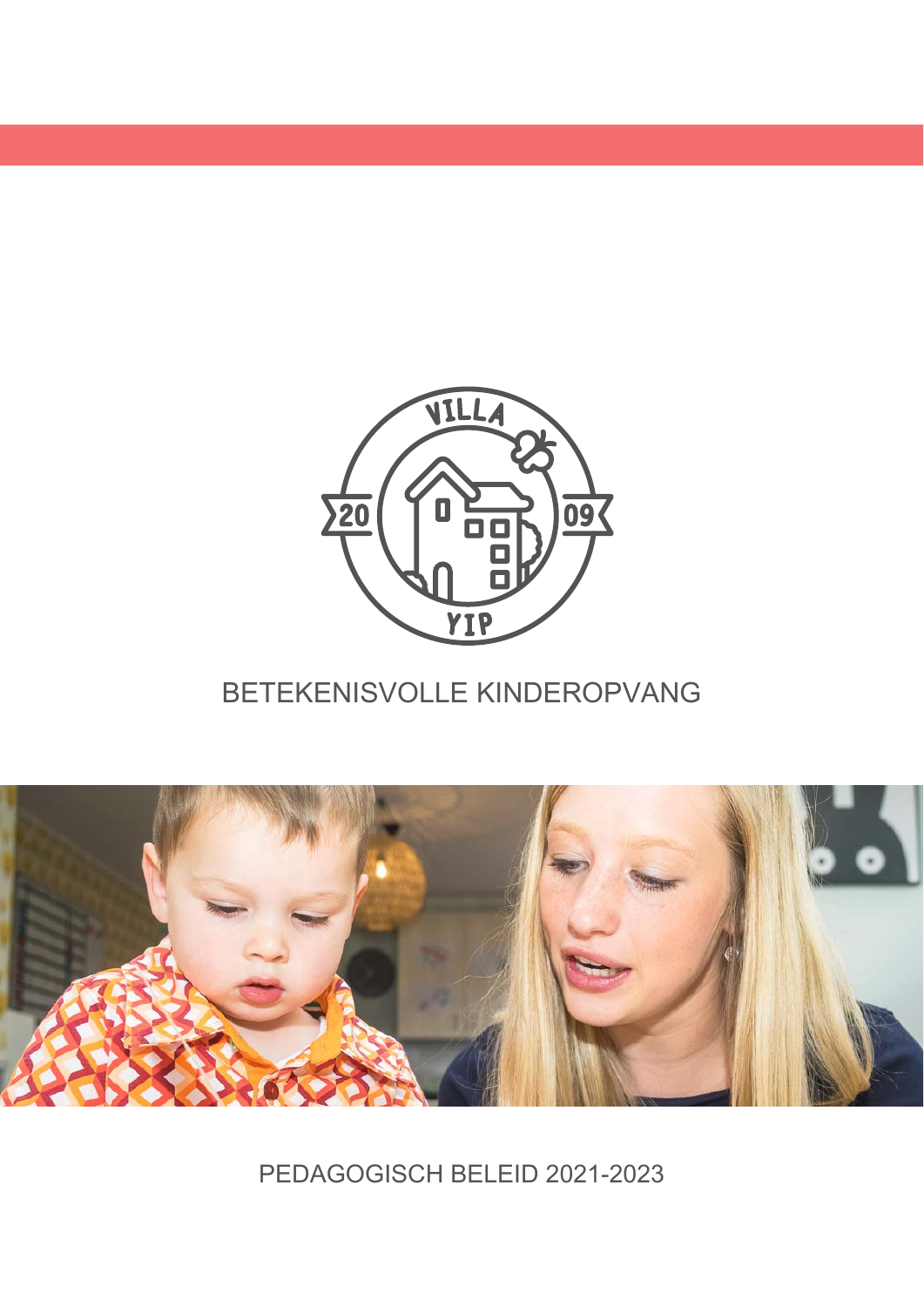## **INHOUD**

| <b>INLEIDING</b>                                                                                                                                                                                                                                                                                          | 4                                                        |
|-----------------------------------------------------------------------------------------------------------------------------------------------------------------------------------------------------------------------------------------------------------------------------------------------------------|----------------------------------------------------------|
| PEDAGOGISCHE VISIE                                                                                                                                                                                                                                                                                        | $\overline{5}$                                           |
| BETEKENISVOLLE KINDEROPVANG<br>HOE DOEN WIJ DAT<br>AANSLUITEN OP ELK KIND<br>TAAL                                                                                                                                                                                                                         | 5<br>$\mathbf 5$<br>5<br>5                               |
| PEDAGOGISCHE DOELEN & MIDDELEN                                                                                                                                                                                                                                                                            | 6                                                        |
| <b>DOELEN</b><br><b>ONTWIKKELEN VAN PERSOONLIJKE COMPETENTIES</b><br><b>ONTWIKKELEN VAN SOCIALE COMPETENTIES</b><br>OVERBRENGEN VAN WAARDEN EN NORMEN<br>PEDAGOGISCHE MIDDELEN                                                                                                                            | 6<br>$\,6$<br>$\,6$<br>$\overline{7}$<br>$\overline{7}$  |
| <b>MEDEWERKERS</b>                                                                                                                                                                                                                                                                                        | 8                                                        |
| <b>BASISHOUDING MEDEWERKERS</b><br>ALGEMEEN PEDAGOGISCH HANDELEN<br><b>DIDACTISCH TEAM (DT)</b><br>PEDAGOGISCH ADVIES & BPV (STAGES)<br>TAALEIS 3F (MONDELINGE SPREEKVAARDIGHEID)<br>BELEIDSONTWIKKELING EN COACHING (WET IKK)                                                                            | 8<br>8<br>8<br>8<br>10<br>10                             |
| <b>GROEPEN</b>                                                                                                                                                                                                                                                                                            | 13                                                       |
| VASTE GEZICHTEN-CRITERIUM 0-JARIGEN (WET IKK)<br><b>GROEPSSTRUCTUUR</b><br><b>DAGSTRUCTUUR</b><br><b>DAGINDELING</b><br><b>BRENGEN EN HALEN</b><br>ZIEKTE VAN PERSONEEL<br><b>OPEN DEUREN SPEL</b><br>SPELMATERIAAL EN (BUITEN-) ACTIVITEITEN<br>VROEG- EN VOORSCHOOLS EDUCATIE (VVE)<br><b>VIERINGEN</b> | 13<br>13<br>13<br>13<br>14<br>14<br>14<br>14<br>15<br>15 |
| ONTWIKKELING & WELBEVINDEN                                                                                                                                                                                                                                                                                | 16                                                       |
| KINDVOLGSYSTEEM, OVERDRACHT & MENTOR<br>ONTWIKKELINGSACHTERSTAND OF VOORSPRONG<br><b>OPVALLEND GEDRAG</b><br><b>SPELMATERIAAL</b><br>ZINDELIJKHEID & VERSCHONING<br><b>PRIVACY</b>                                                                                                                        | 16<br>16<br>16<br>16<br>17<br>17                         |
| <b>LOCATIE</b>                                                                                                                                                                                                                                                                                            | 18                                                       |
| <b>SLAAPKAMERS</b><br><b>BUITENSPEELRUIMTE</b>                                                                                                                                                                                                                                                            | 18<br>18                                                 |
| <b>VOEDING</b>                                                                                                                                                                                                                                                                                            | <u> 19</u>                                               |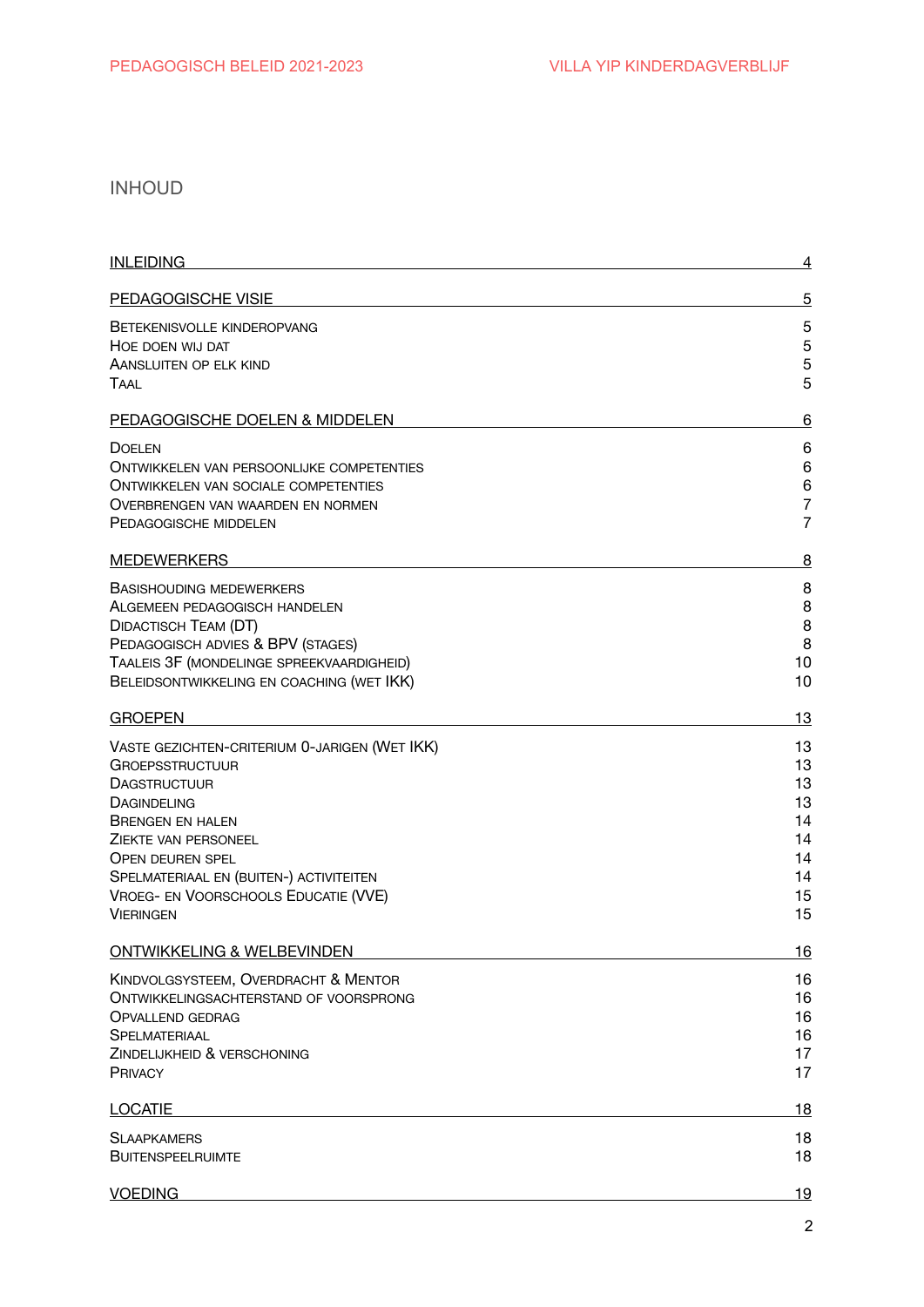| ZUIGELINGEN/BABY'S<br><b>DIEET</b>   | 19<br>19 |
|--------------------------------------|----------|
| <b>VEILIGHEID &amp; GEZONDHEID</b>   | 20       |
| BELEID VEILIGHEID & GEZONDHEID       | 20       |
| <b>PROTOCOLLEN</b>                   | 20       |
| AKKOORDVERKLARINGEN                  | 20       |
| <b>GROEPSPLANNING &amp; INDELING</b> | 21       |
| <b>ALGEMEEN</b>                      | 22       |
| LRK / GEBRUIKERSVERGUNNING BRANDWEER | 22       |
| <b>GGD</b>                           | 22       |
| ZIEKTE VAN KINDEREN                  | 22       |
| <b>RUILREGELING</b>                  | 22       |
| BEROEPSKRACHT-KIND RATIO (BKR)       | 22       |
| 3 UUR REGELING / AFWIJKING BKR       | 22       |
| <b>ACHTERWACHT</b>                   | 22       |
| <b>INVALSBELEID MEDEWERKERS</b>      | 22       |
| <b>OUDERCOMMISSIE (OC)</b>           | 23       |
| <b>KLACHTPROCEDURE</b>               | 23       |
| <b>KINDPLANNER</b>                   | 23       |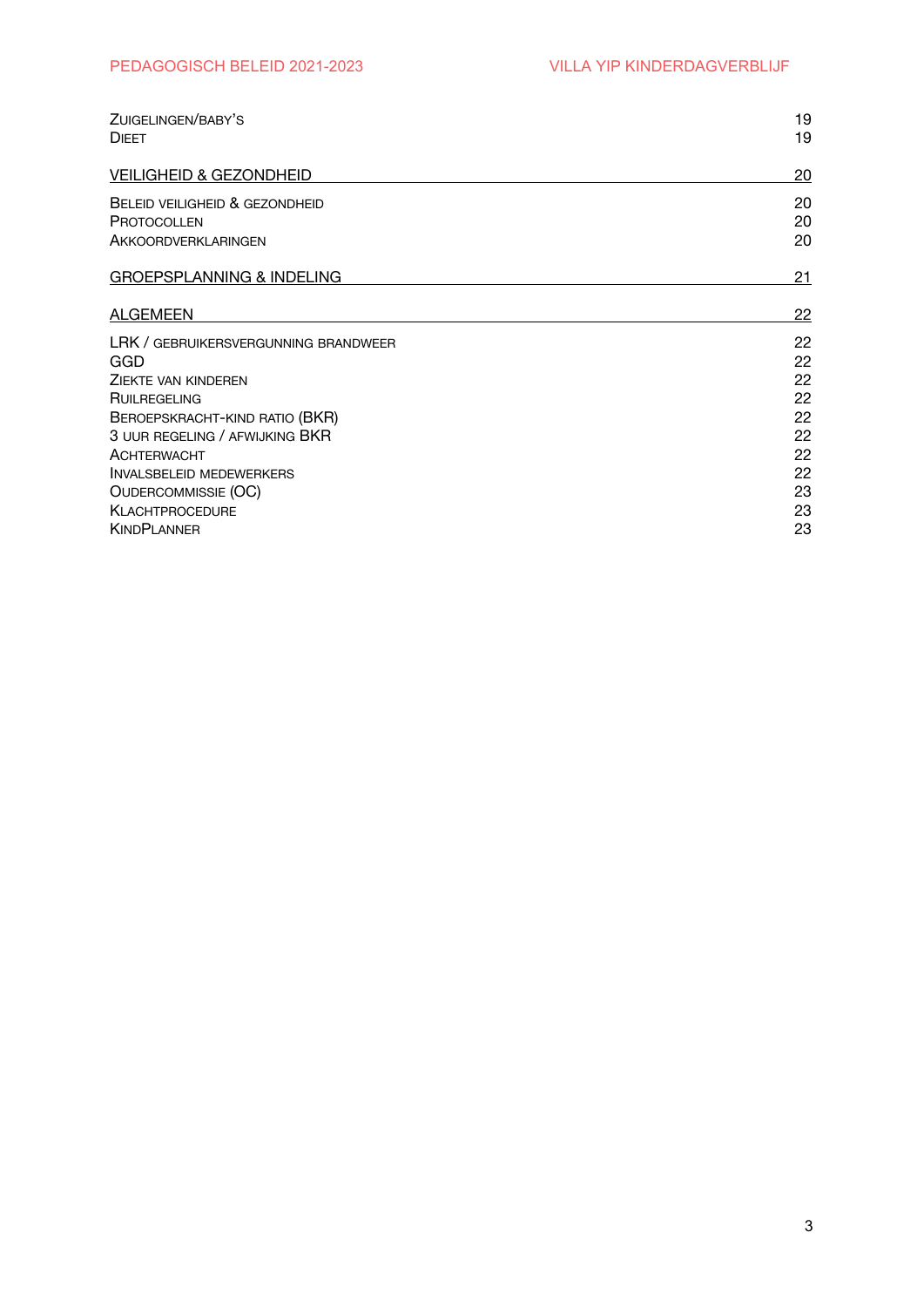## <span id="page-3-0"></span>Inleiding

Ons pedagogisch beleid geldt als basis voor onze manier van handelen naar kinderen toe. Doel van dit beleid is dat alle neuzen dezelfde kant in staan. In de grote lijn wordt beschreven hoe wij werken met kinderen en waarom we dat op deze manier doen. Dit beleidsonderdeel vormt tevens de belangrijkste pijler van het totale beleidskader van Villa Yip B.V.

Daarnaast biedt dit beleid volledige transparantie naar ouder(s)/verzorger(s) omtrent het inzichtelijk maken van onze werkwijze.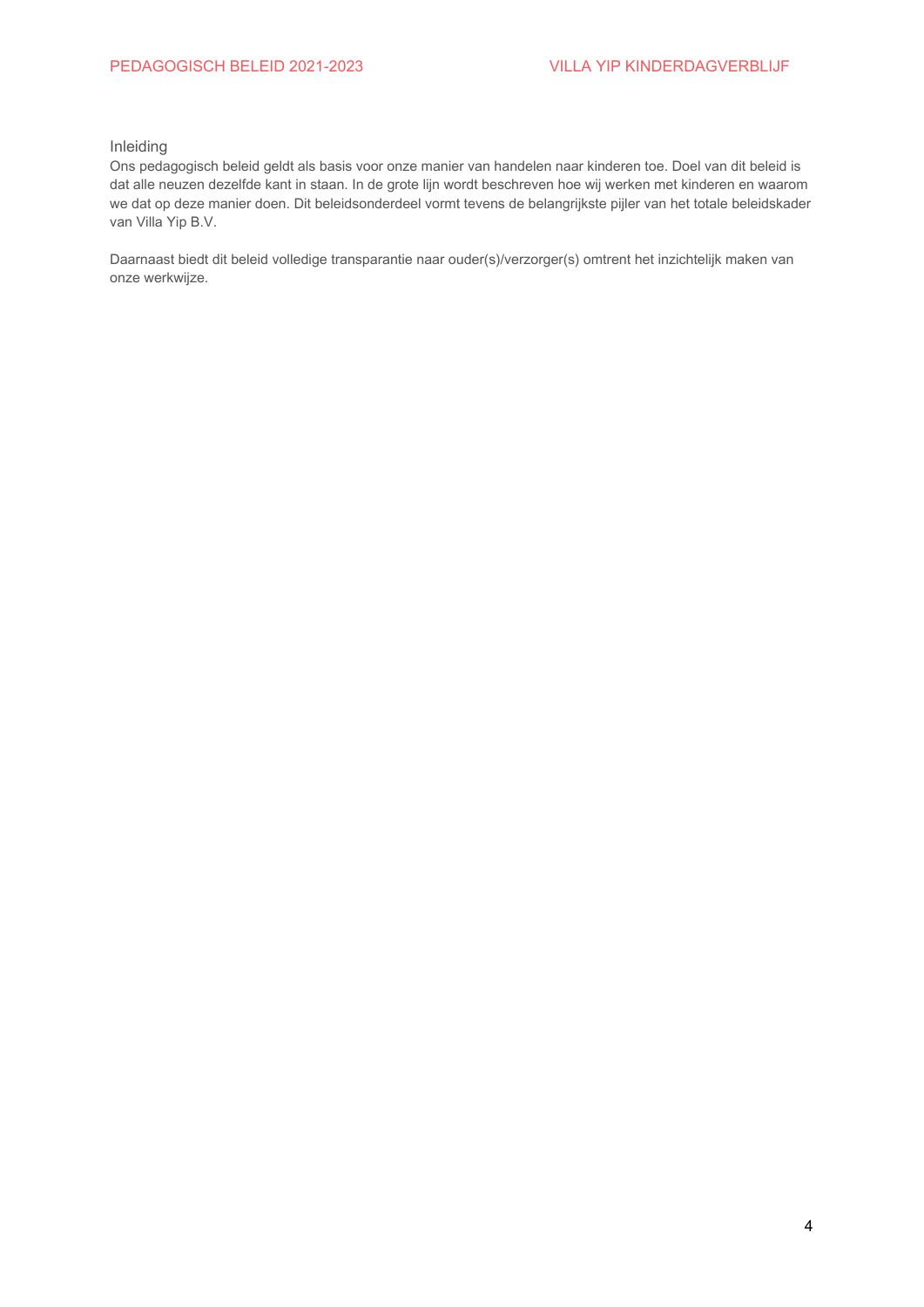## <span id="page-4-0"></span>Pedagogische visie

#### <span id="page-4-1"></span>Betekenisvolle kinderopvang

Wij kiezen ervoor om kinderspel voorop te zetten. Kinderspel is de eerste stap tot leren. Hierbinnen zetten we onvoorwaardelijk in op een positieve benadering van kinderen. Altijd. Voor ons is dit een vanzelfsprekendheid. Hiermee creëren we een veilig en vertrouwd thuis voor kinderen en ouders.

#### <span id="page-4-2"></span>Hoe doen wij dat

We werken met vaste gezichten, kennen een informele open cultuur en zijn blijvend in gesprek met ouders. Zo leren we een gezin kennen en hebben beide partijen uiteindelijk aan een half woord genoeg. In onze optiek spelen knusheid, plezier en vriendelijkheid hier een belangrijke rol in. Natuurlijk hebben we een legio aan spelmaterialen. Echter het bewaken van het welbevinden van zowel kind als ouder staat bij ons voorop.

#### <span id="page-4-3"></span>Aansluiten op elk kind

Onze manier van handelen naar kinderen toe komt voort uit de pedagogisch adaptieve stroming. Voor alle kinderen (eenieder in z'n eigen ontwikkelingstempo), zorgen wij voor een passend aanbod van zorg en spel. leder kind staat centraal in de groep. Hierbinnen werken we spelenderwijs aan de volgende basiscompetenties:

- Relatie: Kinderen weten zich geaccepteerd. Ze horen erbij, maken vrienden en voelen zich veilig.
- Competentie: Kinderen ontdekken en leren door spel. Telkens weer gaan ze een stapje verder.
- Autonomie: Kinderen leren zichzelf steeds beter kennen en laten zien waar hun eigen interesses liggen.

Deze competenties gebruiken wij als basis voor ons werk. Ze sluiten goed aan op een West Europese manier van opyoeden. We realiseren op deze wijze een veilige omgeving waar ook plek is voor initiatiefname. We besteden veel aandacht aan één op één communicatie tijdens zorg-momenten (verschonen, naar bed brengen, voeding, etc.). We luisteren en kijken actief naar kinderen, we nemen hen serieus en we tonen respect. Samen lossen we eventuele problemen op.

Gelijkwaardige relaties en het groeien in maken van keuzes en oplossen van problemen We streven een onderling gelijkwaardige relatie na. Dit zorgt ervoor dat kinderen kunnen groeien en zich lekker in hun vel (en begrepen) voelen. Ook leren zij zo dat het goed is om zelf keuzes te mogen en kunnen maken. Ze krijgen zo ervaring in het zelf oplossen van (onderlinge) problemen. Wij stellen hierbij altijd een positieve benadering van kinderen voorop waarbij het welbevinden kinderen niet uit het oog verloren wordt.

## Welbevinden

Dit staat bij ons voorop. Dit doen we dus mede door volwaardige relaties te stimuleren tussen PM en kind, PM ouder(s), en tussen kinderen onderling. Daarnaast is de inzet van structuur (rituelen, dagritme, grenzen) een belangrijk aspect en besteden we veel aandacht aan ruimte (hygiëne, veiligheid, inrichting en ontdekmogelijkheden), spelvormen (open deuren, VVE, etc.) en inzet van diverse materialen.

#### <span id="page-4-4"></span>Taal

Alles valt of staat met taal. Taal helpt kinderen zichzelf te ontploojen tot de mens wie ze uiteindelijk zullen worden. Zowel verbaal als non-verbaal. Denk bij nuljarigen vooral aan spelvormen binnen het senso-motorisch en emotioneel vlak. Maar ook de één-op-één aandacht tijdens zorg-momenten zijn (voor nuliarigen) ontzettend belangrijk en waardevol. Na de babytijd zijn de mogelijkheden met taal helemaal eindeloos! Daarom doen we er ook zo veel mee en stellen we het centraal binnen onze organisatie en werkwijzen. Onder andere in de thema's welke we aanbieden maar ook tijdens vrije spelmomenten, zingen en springen, buitenspel, boterhammetjes eten, enzovoorts!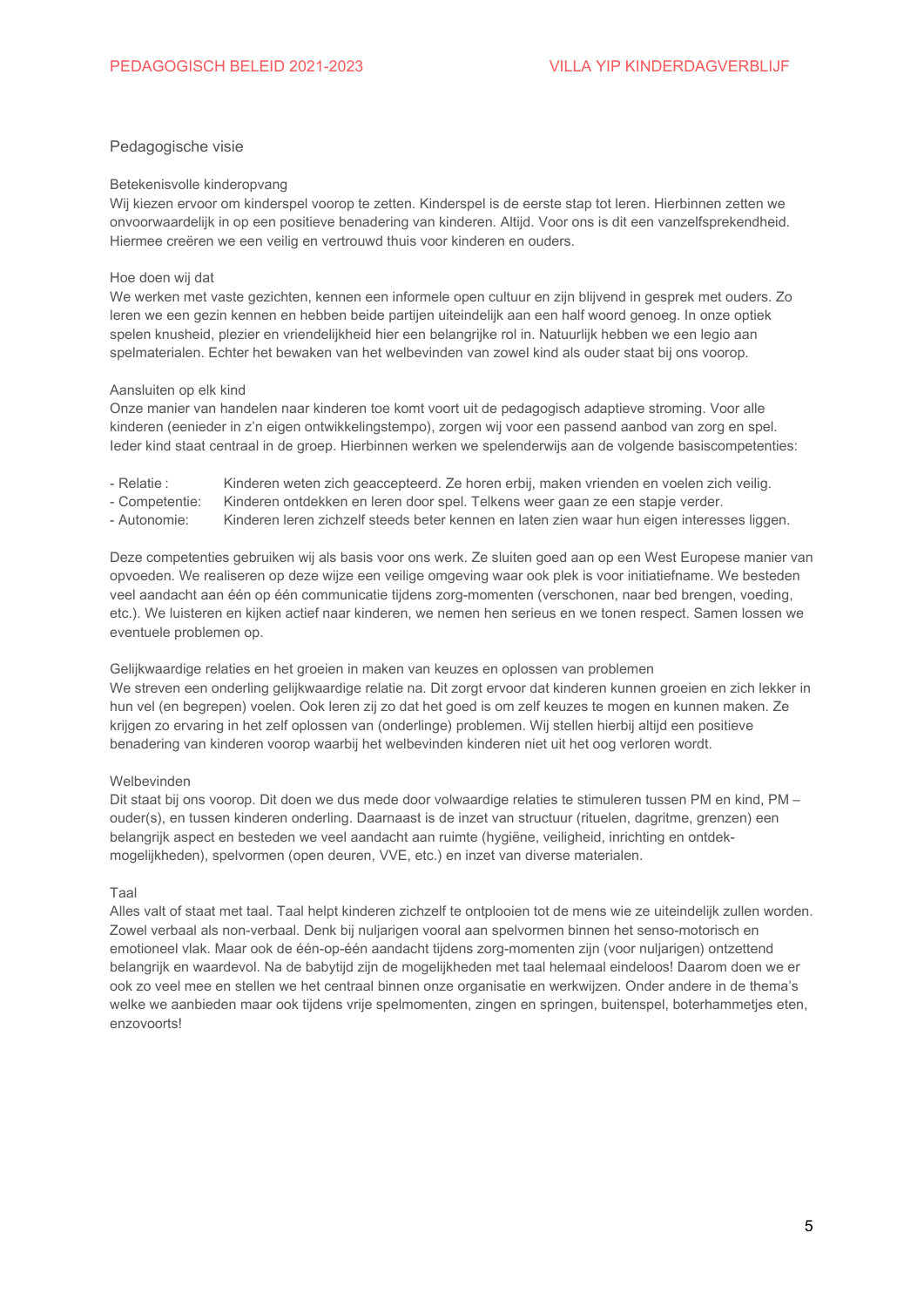## <span id="page-5-0"></span>Pedagogische doelen & middelen

<span id="page-5-1"></span>Doelen

Villa Yip werkt conform de in de Wet Kinderopvang gestelde pedagogische doelstellingen. Deze vormen in de praktijk een geïntegreerd geheel;

- Bieden van emotionele en fysieke veiligheid
- Ontwikkelen van persoonlijke competenties bij kinderen
- Ontwikkelen van sociale competenties bij kinderen
- Overbrengen van waarden en normen (socialisatie)

Betreffende doelen zijn navolgend inhoudelijk uitgewerkt.

## Emotionele en fysieke veiligheid

Het bieden van emotionele en fysieke veiligheid is de meest basale doelstelling en van primair belang. De volgende veiligheidsbronnen hierbinnen zijn vertegenwoordigd zijn in onze aanpak:

- 1. Vaste & sensitieve PM welke hoofdzakelijk werkzaam zijn op één vaste groep zorgen voor een vertrouwde relatie. Zij zorgen ervoor dat ieder kind gezien, gekend en met liefde verzorgd wordt.
- 2. Aanwezigheid van bekende leeftijdsgenoten in de vaste stamgroepen zorgt voor spel- en relatie ontwikkeling. Het uitgangspunt hierbij is dat kinderen plezier met elkaar hebben.
- 3. De kindgerichte inrichting van groepsruimtes op o.a. op hygiëne- en veiligheidsvlak. Veiligheid staat altijd voorop. Echter met de wetenschap dat kinderen gevaar mogen leren te begrijpen en de afspraken goed leren kennen. Hierdoor kunnen grenzen stap voor stap (door de groepsleiding) verruimd worden. Zo ontstaan er van tijd tot tijd nieuwe stimulus welke bijdragen aan de ontwikkeling van de zelfredzaamheid van kinderen.

## <span id="page-5-2"></span>Ontwikkelen van persoonlijke competenties

Spelen is groeien. Groeien in relaties maar ook groeien in wat je goed en wat je (nog) minder goed kunt. Wij helpen kinderen hierbij door o.a. spelvormen (en materialen) af te stemmen op diverse ontwikkelingsgebieden. Te weten:

- Taalontwikkeling (horen, klanken, woordjes, lezen, verbaal en non verbaal, etc.)  $1<sup>1</sup>$
- 2. Spelontwikkeling (alleen spel, naast elkaar spel tot samenspel)
- 3. Sociaal emotioneel (vertrouwen in jezelf en anderen krijgen, vrienden maken)
- 4. Senso-motorisch (zintuigelijk) / grove en fijne motoriek (lichamelijk)
- 5. Persoonlijkheidsontwikkeling (wie ben ik en waar liggen mijn interesses)
- 6. Cognitieve ontwikkeling (denkvermogen)
- 7. Rekenkundige vaardigheden (ontluikende gecijferdheid)
- 8. Creatieve ontwikkeling (expressie, muzikaal)

#### <span id="page-5-3"></span>Ontwikkelen van sociale competenties

Kinderopvang is per definitie opvang in een groep. Om de groepsdynamiek zoveel mogelijk te benutten houden we rekening met de wisselende populatie van leeftijden en spelen we hier gericht op in. Daardoor voorkomen wij dat een kind zich éénzaam e/o niet begrepen voelt. We stimuleren kinderen tot spel en laten de spreekwoordelijke poort open staan voor een stapje verder (zone van naaste ontwikkeling ref. Vygotsky). Ook rust wordt geboden. Kinderen hebben (net als volwassenen), behoefte aan een 'alleen' moment. Hiervoor is dan ook ruimte in het dagritme. De groepsleiding organiseert dit (per kind individueel) wanneer nodig. Daarnaast werken we binnen Villa Yip met het open deuren spel (zie 2.4). Deze spelvorm is ook een goed instrument ter ontwikkeling van de sociale vaardigheden.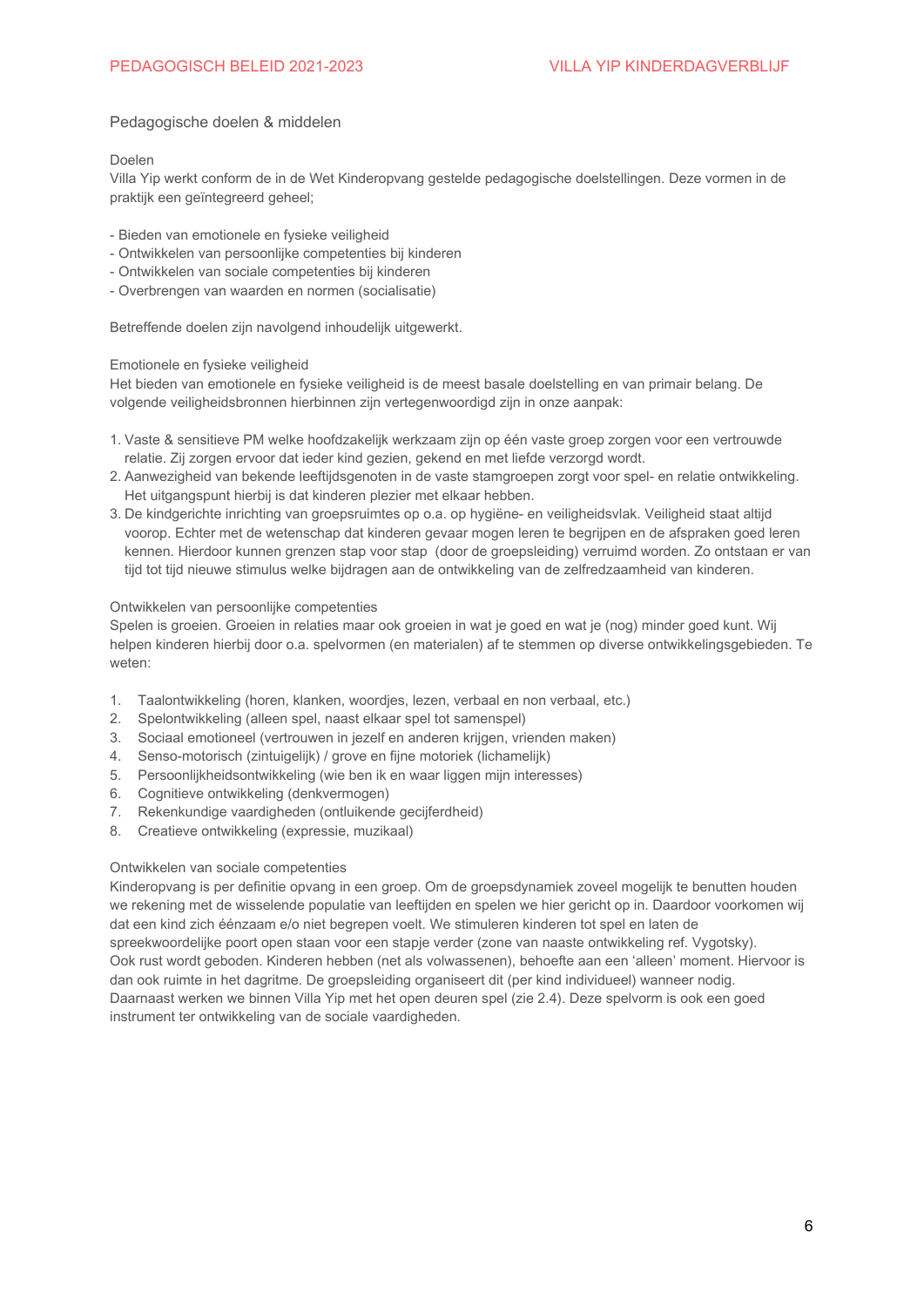## PEDAGOGISCH BELEID 2021-2023

## <span id="page-6-0"></span>Overbrengen van waarden en normen

Wij werken volgens een Westerse manier van opvoeden. Normen en waarden zijn dan ook vrij uniform aan een doorsnee gezinsleven. Door zelf het goede voorbeeld te geven, dragen we bij aan het ontwikkelen van waardeen normbesef bij kinderen.

We vinden het belangrijk dat respect voor anderen uitgedragen wordt via de basishouding van de groepsleiding. Respect voor anderen betekent voor ons dat we ieder persoon als een waardevol persoon beschouwen en dat we een ander in zijn waarde laten (gelijkwaardigheid). Daarnaast spreken we kinderen op positieve wijze aan op gedrag en niet op de persoon. Ook dit heeft een voorbeeldfunctie zodat kinderen leren om niet de persoon maar wel het eventuele negatieve gedrag af te keuren. We kennen geen sterke uniforme groepsregels. Regeltjes kunnen in detail verschillen per groep en zijn afhankelijk van de leeftijdspopulatie van een groep.

<span id="page-6-1"></span>Pedagogische middelen

Aan de genoemde doelen wordt gewerkt door de inzet van pedagogische middelen:

- Interactie tussen pedagogisch medewerker en kind
- Fysieke omgeving
- Groep
- Spelaanbod, thema's (o.a. eventueel via VVE)
- Spelmateriaal

Al deze middelen zijn nader uitgewerkt in dit beleidsplan.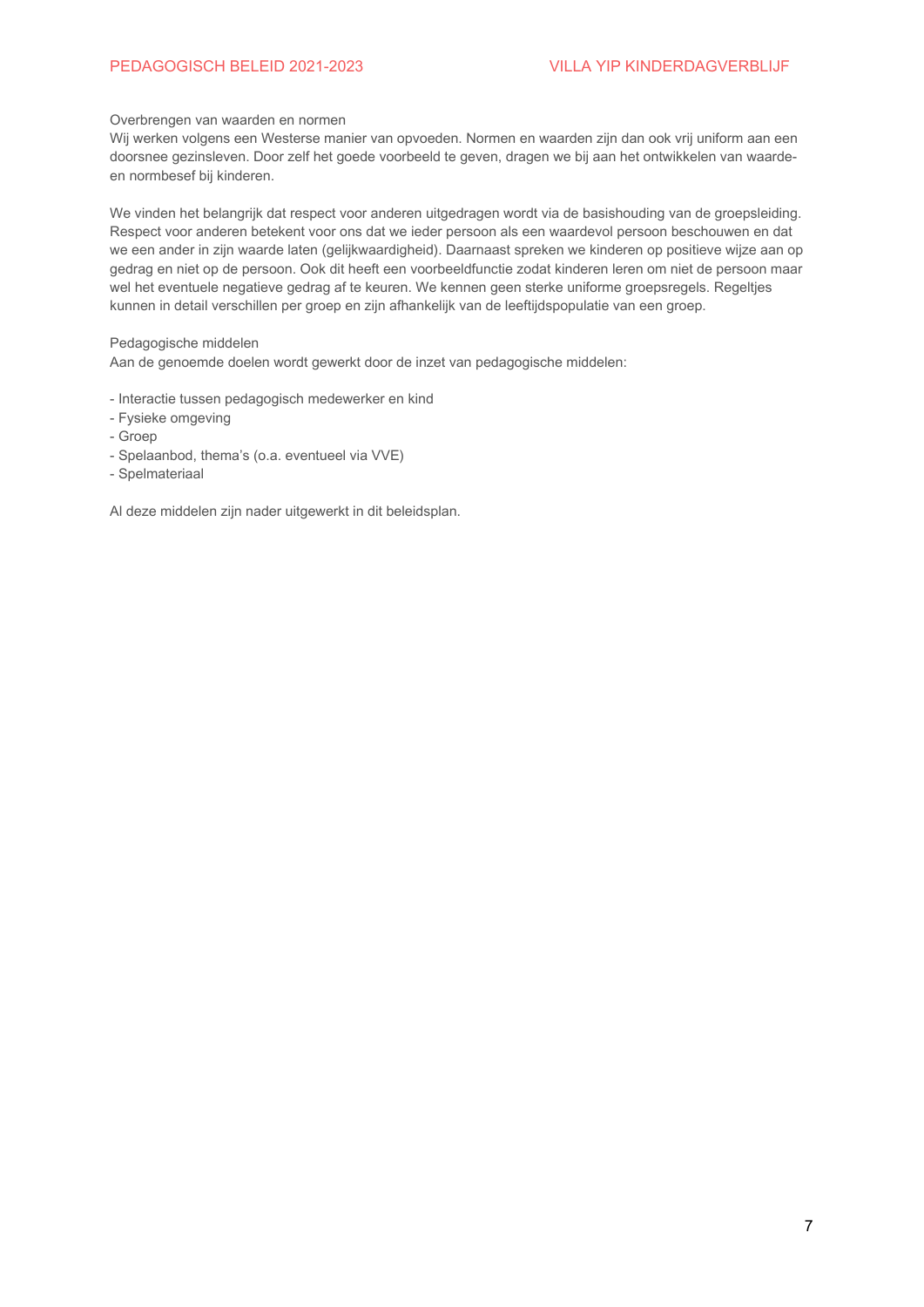#### <span id="page-7-1"></span><span id="page-7-0"></span>Medewerkers

#### Basishouding medewerkers

Wij stralen plezier en enthousiasme uit en benaderen kinderen altijd met een positieve blik en vanuit positieve gedachtegang waarbij we hen serieus nemen. We bieden een structuurvolle omgeving waarin kinderen zich veilig en geborgen waarbij onderling respect voor elkaar de uitgangspositie is.

Onderling en naar klanten stellen we ons open en eerlijk op, tonen respect en stralen we vertrouwen uit. We veroordelen anderen niet op (bepaald) gedrag, uiterlijk, leeftijd, geloof of geslacht.

We zijn bewust van onze voorbeeldrol hanteren gangbare normen en waarden in ons werk. We respecteren dat normen en waarden verschillend kunnen zijn en gaan eventueel in gesprek hierover met ouders wanneer dit nodig mocht zijn. Bij start ontvangen de medewerker de geldende werkethiek. De medewerker wordt geacht zich hieraan te conformeren. Het management ziet hierop toe.

#### <span id="page-7-2"></span>Algemeen pedagogisch handelen

In ons dagelijks werk met kinderen stimuleren wij zelfstandigheid en zelfredzaamheid. Kinderen willen snel iets 'zelf doen'. Wij bieden hiervoor de ruimte zolang de veiligheid en geborgenheid voorop kan blijven staan. We kijken vanuit ieder kind individueel waarbij we het welbevinden waarborgen. Doormiddel van complimenties en door kinderen pedagogisch verantwoord uit te dagen dragen we bij aan de groei van het (zelf-)vertrouwen. Ook stimuleren we kinderen in het contact met anderen. Dit doen we tijdens vrije spelmomenten maar bijvoorbeeld ook aan tafel tijdens het knutselen. Vanaf plusminus 3 jaar ontstaan er echte vriendschappen. Voor die tijd praat je voornamelijk over een hechte band. We stimuleren dit. Als kinderen elkaar niet liggen respecteren we dit en leren we ze er zo mee omgaan dat ze ook het andere kind respecteren.

#### <span id="page-7-3"></span>Didactisch Team (DT)

Diverse (specialistisch) medewerkers vormen samen ons DT. Binnen dit team worden o.a. de inzet van het kindvolgsysteem en de uitkom/interpretering van bijbehorende observatie-kerngegevens continue geëvalueerd. Daarnaast is het DT verantwoordelijk voor waarborging en updating van ons centraal pedagogisch beleid. Verandering van inzichten, inzet van nieuwe spelvormen, aanpassingen van werkvormen, enz. staan projectmatig centraal binnen het DT. Zij geven aftrap aan nieuwe verbetertrajecten. Via actieve terugkoppeling vanuit de zelfsturende teams in onze groepen, resulteren deze projecten uiteindelijk in een uniforme werkwijze welke bedrijfsbreed fundamenteel gedragen worden.

#### <span id="page-7-4"></span>Pedagogisch advies & BPV (stages)

Binnen ons team zijn intern of extern altijd pedagogen werkzaam. Interne pedagogen kennen daarnaast een rol als pedagogisch coach en trainen andere collega's in hun werk t.a.v ontwikkelingskennis rondom het jonge kind.

#### Beroeps Praktijk Vorming (BPV = stage) & studenten

Villa Yip Kinderdagverblijf fungeert als erkend SBB leerbedrijf voor BBL (beroeps begeleidende leerweg) en BOL (Beroeps Opleidende Leerweg) studenten. We staan open voor de opleidingen PM3 en GPM4 (en FCB kwalificatie-eis aanverwant). Dit omdat wij het belangrijk vinden dat wij bijdrage bieden aan het praktisch opleiden van toekomstig sectorpersoneel.

## BPV plan

Wij beschikken over een uitgebreid BPV plan waarin stagebepalingen en bijbehorende CAO verplichtingen zijn vastgelegd conform Wet Kinderopvang. Het BPV-plan is op te vragen bij ons kantoor.

#### Wijze van praktijk-leren & verantwoordelijkheden student en praktijk-aanbieder

Villa Yip Kinderdagverblijf is per definitie altijd eindverantwoordelijk voor de genomen acties door de student. Daarom hebben wij een stappenplan en stageplan voor de student opgenomen in ons BPV-plan.

In het stappenplan van het BPV staat een overzicht vermeld van de beoogde praktische leerlijn van studenten. Wij werken volgens het principe geleid, begeleid en zelfstandig leren. Per leerjaar (fase) ontwikkelt de zelfstandigheid van de de student en daarmee de bevoegdheid per onderdeel.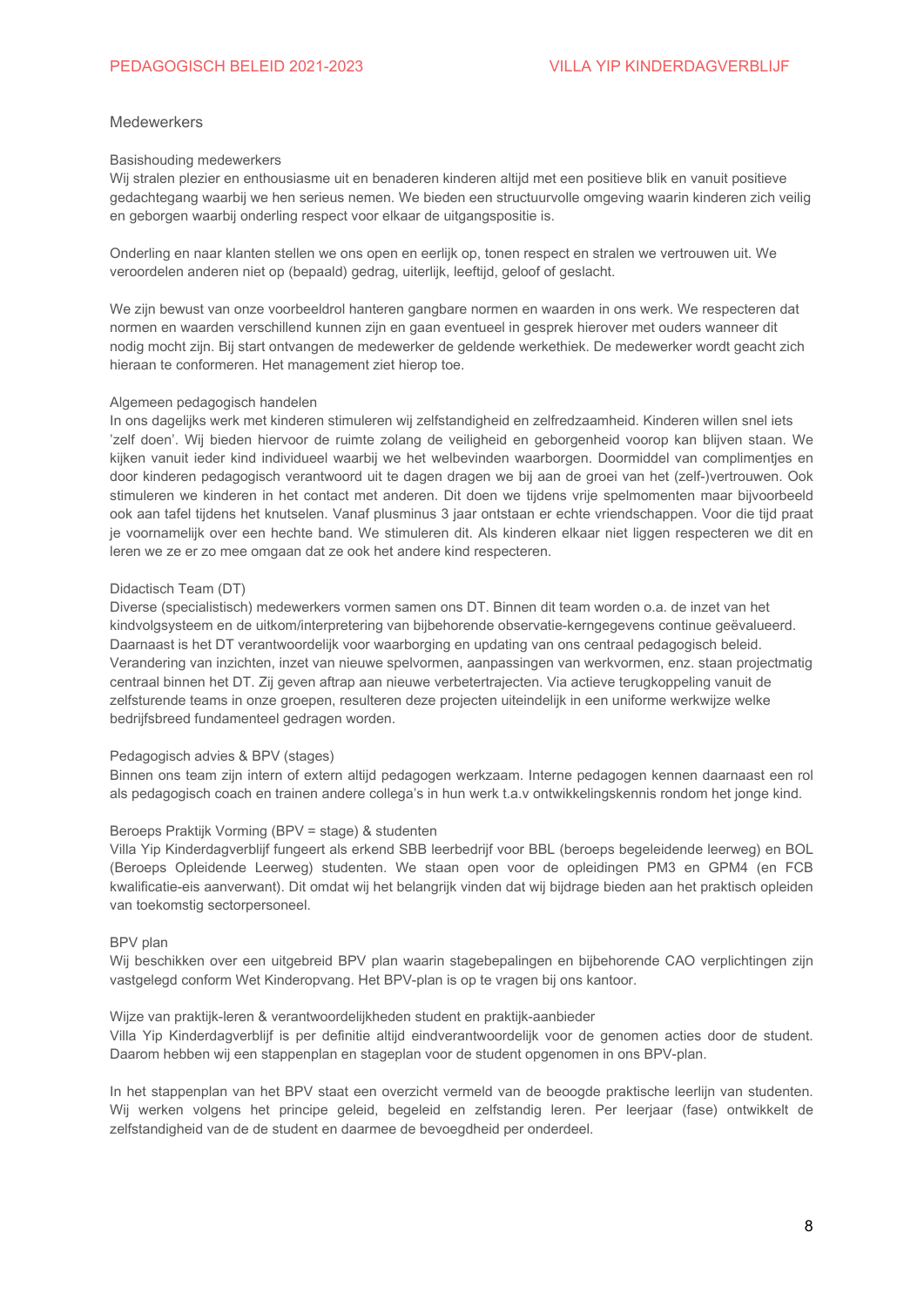## PEDAGOGISCH BELEID 2021-2023

In hoofdlijnen zijn kerntaken als volgt onderverdeeld:

- verzorgende taken op gebied van verzorging, voeding en hygiene;
- ervaren worden in praktijkzaken (dagindelingen, voorbereidingen, enz);
- pedagogische ervaring ontwikkelen omtrent begeleiden van kinderen in zowel het groepsproces als het individuele proces;
- waarborgen en volgen van welbevinden van kinderen en realiseren van vertrouwensrelaties;
- pedagogische observatie & registratie competenties ontwikkelen;
- oudercontacten ontplooien en ouderbetrokkenheid creëren:
- Programmaplanning van spel/activiteit en teamactiviteiten initiëren;
- Ontwikkelen als vakbekwame collegiale teamspeler.

## Geleid, begeleid en zelfstandig leren

Via geleid leren (jemand is nieuw in ons werk en wij sturen de student aan) maken de studenten de stap naar begeleid leren (wij doen voor, helpen de student met plannen, kijken toe en evalueren gezamenlijk) om na verloop van tijd geheel zelfstandig te kunnen leren (student is zelf verantwoordelijk voor voorbereiding en aanbod). We werken dus toe naar algemene startbekwaamheid. Het uiteindelijke doel (bi afronding van de opleiding) is dat de student onze pedagogische identiteit ademt en uitstraalt.

#### Stageplaatsen & begeleiding

Wij kennen per jaar maximaal 4 stageplaatsen toe (1 stageplek per groep). De student krijgt een intern praktijkbegeleider (coach) toegewezen. De praktijkbegeleider (minimaal MBO niveau 3) heeft minimaal 2 jaar werkervaring (of HBO achtergrond) en heeft daarnaast (bij voorkeur) ervaring in het begeleiden van studenten.

De praktijkbegeleider werkt de student in en begeleid de student gedurende de stage. Ook houdt de praktiikbegeleider contact met de opleidingscoördinator en BPV docent van de opleidingsinstelling. De praktijkbegeleider is verantwoordelijk voor tijdige rapportering naar de opleider (mocht dit aan de orde zijn). Zowel student als praktijkbegeleider maken gebruik van het stageplan en stappenplan van Villa Yip Kinderdagverbliif.

Wekelijks wordt de stage tussen student en praktijkbegeleider via BPV doelen (opleider), persoonlijke leerdoelen (student) en voortgang competenties startbekwaamheid (praktijk-aanbieder) geëvalueerd. Minimaal één keer per twee maanden vindt er een evaluatie plaats rondom de stage-voortgang tussen de student. praktijkbegeleider en de intern algemeen teamcoach. De algemeen intern teamcoach is hoofdverantwoordelijk voor wat betreft de eindbeoordelingen (examinering) en formatie-inzet-bepaling van de student.

## Formatieve inzet BOL studenten (BKR)

Studenten BOL worden (in principe) niet formatief ingezet in leerjaar 1 en 2 conform de wettelijke beroepskracht-kind-ratio (BKR). Zij werken dus boventallig op een groep. Uitzondering hiervoor geldt vanaf leeriaar 2: enkel en uitsluitend tijdens ziekte van vaste medewerkers, tijdens de vakantieperiodes van de BOL student en tijdens proefstelling van bekwaamheid (in kader van studie) kan de betreffende BOL student formatief worden ingezet. Vanaf leeriaar 3 is de BOL 100% formatief inzetbaar.

#### Formatieve inzet BBL studenten (BKR)

De BBL student is in leerjaar BBL1 oplopend van 0 t/m 100% formatief inzetbaar. De formatieve inzetbaarheid wordt bepaald op basis van status voortgang BPV-doelen (opleider), verworven competenties startbekwaamheid (praktijk-aanbieder) en persoonlijke ontwikkeling van de student (POP).

In het eerste leerjaar van de BBL-opleiding kan er sprake zijn van een oplopende formatieve inzet tot 100%, waarbij 100% na het 1e half jaar kan worden bereikt en er geen formatieve inzet tijdens de proeftijd plaatsvindt (eerste 2 maanden van de BBL-stage dient student volledig boventallig ingezet te worden). Dit is de bepaald in de CAO Kinderopvang. Wanneer een BBL student na het 1e halfjaar formatief percentueel hoger wordt ingezet (tot 100%) dan de gestelde BPV-fase van de opleider, dan dient hier extra toetsbare verantwoording aan grondslag te liggen vanuit onze organisatie. De algemeen teamcoach toetst, beoordeeld en verantwoord bij bovengemiddelde ontwikkeling van de student, via het criterium startbekwaamheid (FCB platform kinderopvang) i.c.m de actuele status van het persoonlijk ontwikkelingsplan (POP) van de student, de mate van extra formatieve inzetbaarheid.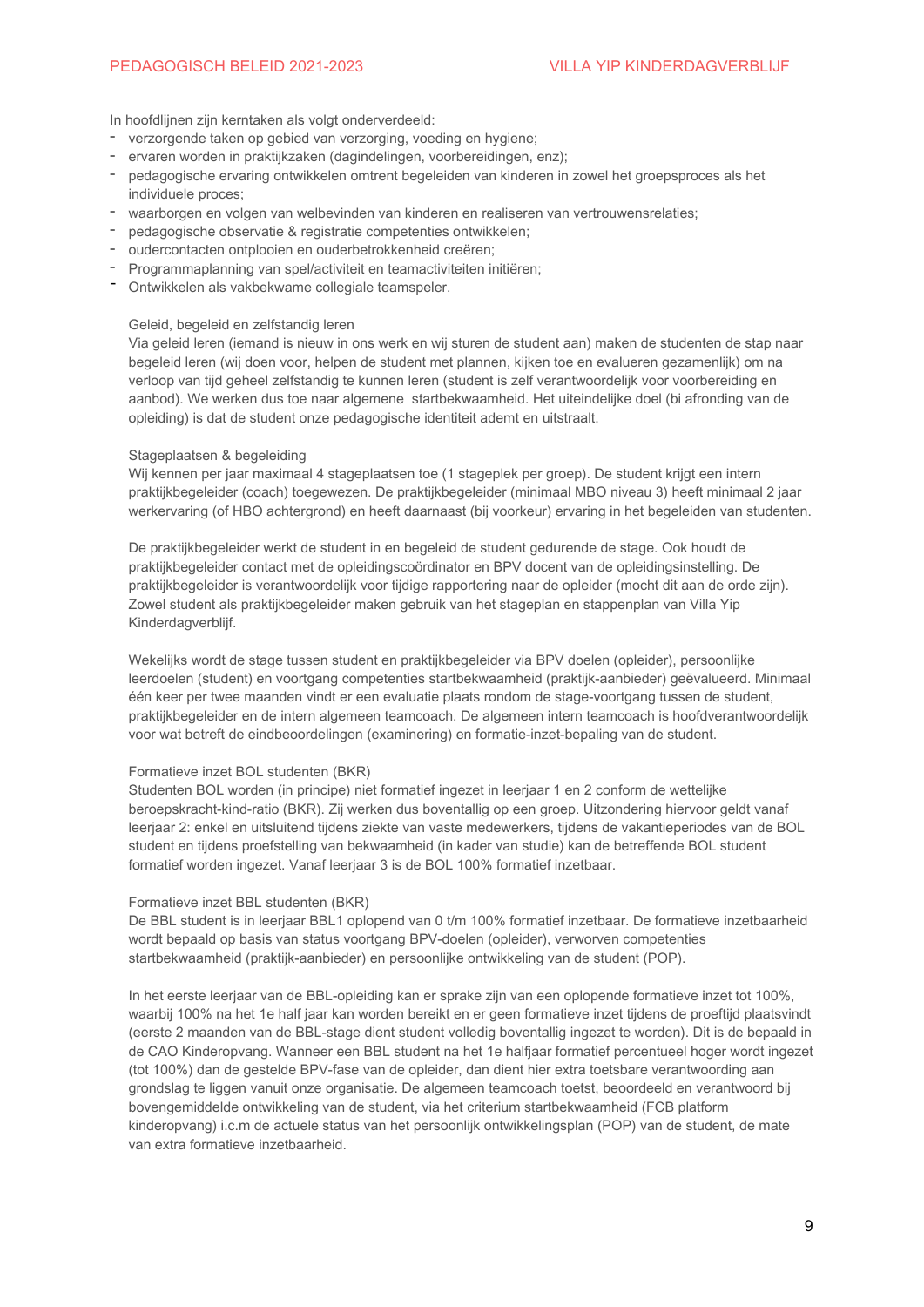#### Opleidingsplan & pedagogische coaching van medewerkers

Medewerkers volgen diverse vakgerichte opleidingen welke inhoudelijk zijn afgestemd op het jonge kind. Dit om o.a. het kindvolgsysteem op juiste wijze toe te kunnen passen. Daarnaast vormt de jaarlijkse EHBO scholing (conformerend aan wet IKK) onderdeel van ons opleidingsplan. Tevens bieden wij diverse opleidingen aan passend binnen de wet IKK.

Trainingen e.d. worden voornamelijk via praktische (online) workshops aangeboden. Wij geloven als kleinschalige organisatie niet in lange opleidingstrajecten. Wij kiezen voor actuele onderwerpen dan wel onderwerpen welke op een bepaald moment 'levend' zijn in onze organisatie, dan wel verwacht worden vanuit bepaalde wetgeving.

Al onze PM volgen de opleiding 'specialistisch werken met baby's' conformerend aan de wet IKK. Hiervoor geldt een ingroei-termijn van 5 jaar (2018-2023). Inmiddels zijn al onze vaste medewerkers geschoold conform betreffende IKK eis. Daarnaast scholen we tijdelijke en nieuwe medewerkers (mits nog nodig) bij middels een online opleidingsplan.

<span id="page-9-0"></span>Taaleis 3F (mondelinge spreekvaardigheid)

Al onze medewerkers voldoen aan de 3F taaleis conform de wet IKK. Alle medewerkers spreken vloeiend Nederlands. Hiermee voldoet Villa Yip B.V. aan de gestelde kwaliteitseisen.

Screening nieuw personeel

Villa Yip Kinderdagverblijf neemt enkel nieuwe medewerkers in dienst als volgt:

- conformerend aan de juiste FCB opleidingskwalificaties;

- in bezit is van VOG waaruit blijkt dat er geen bezwaren zijn tot werken in de kinderopvangsector (wettelijk)
- daarnaast voeren wij referentie-checks uit.
- personeel wordt gekoppeld aan onze organisatie in het landelijk personenregister kinderopyang. Medewerkers worden hierdoor continue gescreend door de overheid.

<span id="page-9-1"></span>Beleidsontwikkeling en coaching (wet IKK)

Villa Yip Kinderdagverblijf kent 1 locatie en (op peildatum 1-1-2022) 14.38 FTE. Op grond van de wet IKK is daarom benodigd in uren:

| Pedagogische beleidsontwikkeling/implementatie: | 50 uur totaal (1 locatie x 50uur)   |
|-------------------------------------------------|-------------------------------------|
| Pedagogische coaching:                          | 143,8 uur totaal (14,38FTE x 10uur) |

A. Beleidsontwikkeling (minimale inzet 50 uur)

Hierbinnen verstaan wij het verder vormen en ontwikkelen van onze algemene pedagogische visie en aanpak. Hiervoor is de houder verantwoordelijk. Hieronder vallen zaken als:

- Het jaarlijks continue evalueren en bijstellen van het pedagogisch beleidsplan middels coach-teamgesprekken, centrale intervisie bijeenkomsten, eisen voortkomend uit wet- en regelgeving, enz.
- De voorbereidingstijd en consultatie-uren voorafgaand aan eventuele pedagogische implementering welke doorgevoerd worden in de organisatie en tevens vastgelegd worden in het pedagogisch plan. Welke o.a. voortkomen uit overlegstructuur Didactisch Team (DT).
- Inkoopactiviteiten en consultatie-uren gerelateerd aan pedagogische ontwikkeling. Zoals samenstellen scholingsprogramma's, inkoopselectie van pedagogische materialen, werving van personeel, etc.
- Coach-de-coach consultatie. Deze vindt plaats tijdens o.a. DT structuur en overleg met teamcoach en meewerkend coach/PM.
- Ad-hoc overleg omtrent hoe pedagogische en didactische werkwijzen verder ontwikkelt kunnen worden. Hierbij is niet direct noodzakelijk dat er verslaglegging plaats vindt.
- Informeren van management en stakeholders (o.a. oudercommissie) via bijeenkomsten en schriftelijke notulen.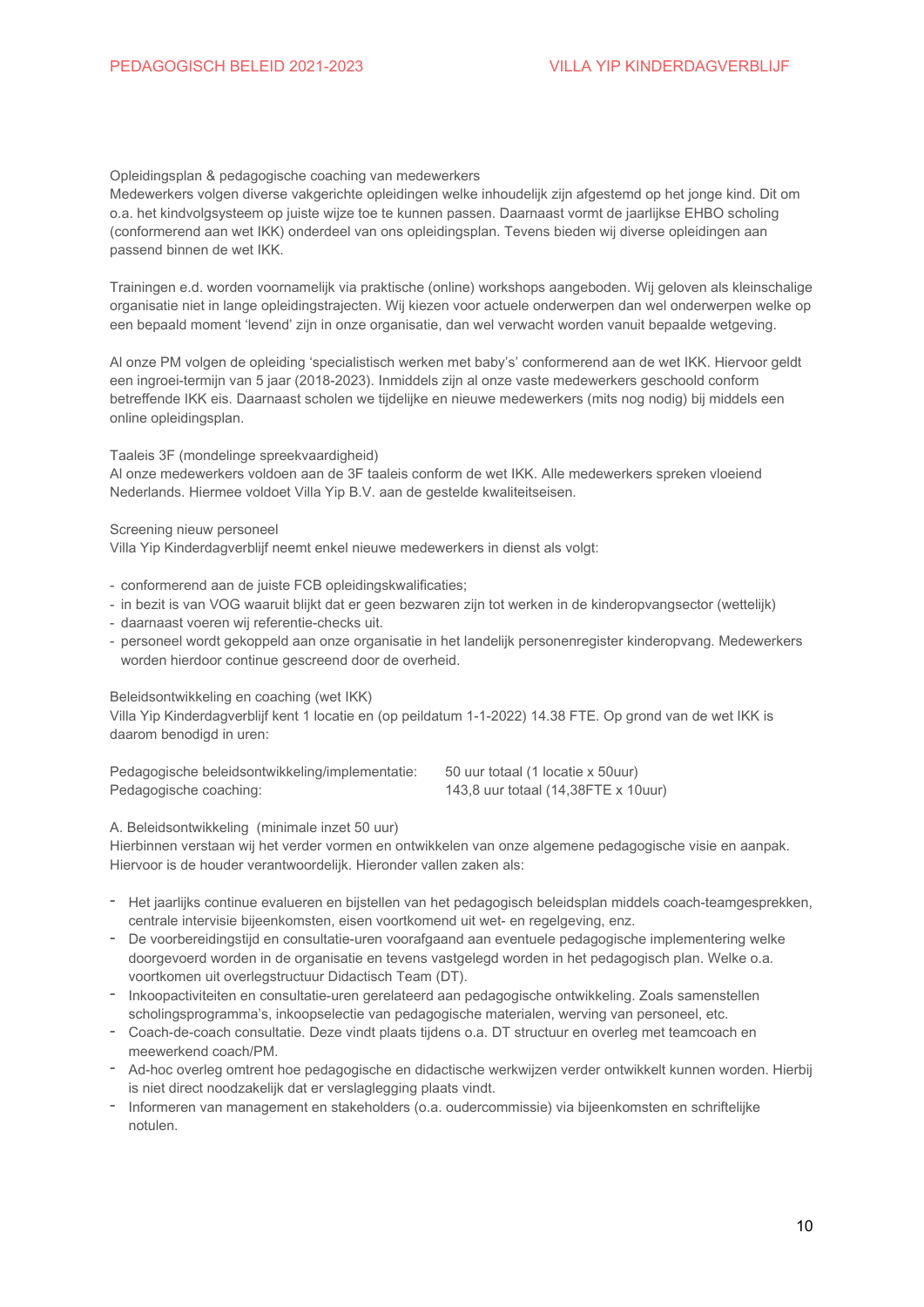## B. Coaching

Onder coaching verstaan wij het coachen van PM en het principe coach-de-coach. Hieronder vallen de volgende zaken:

- Ad-hoc coaching van PM tijdens dagelijkse werkzaamheden (meewerkend coach\*).
- Coachen van nieuwe PM in beginfase omtrent werkwijze en visie van Villa Yip (meewerkend coach\*, teamcoach\* en houder\*).
- Individuele coach-gesprekken met PM omtrent specifieke kindgerichte casussen (meewerkend coach\* en teamcoach\*).
- Coaching tijdens groep gerelateerde intervisie bijeenkomsten zoals algemeen groeps-/kind overleg (meewerkend coach\*).
- Coaching tijdens team-intervisie en didactische teamoverleg (teamcoach\* en houder\*)

\*inzet van diverse soorten coachen is beschreven bij onderdeel 'inzet diverse coaches

## C. Inzet diverse coaches

Villa Yip kent diverse medewerkers welke in een gecombineerde functie actief zijn. Uiteengezet binnen het domein beleidsontwikkeling/coaching kennen we de volgende structuur:

1. Houder = pedagogisch beleidsmedewerker & pedagogisch coach

Deze functionaris voldoet aan de kwalificatie-eisen behorend bij betreffende functie.

## Hoofdtaken:

- Hoofdverantwoordelijk voor beleidsontwikkeling en vastlegging van pedagogisch beleidsplan.
- Initiëren van pedagogisch/didactische ontwikkeltraiecten zoals inkoop, inzet en evaluatie van (nieuwe) pedagogische (hulp-) instrumenten.
- Voorbereiding, implementatie en waarborging van (nieuwe) wet en regelgeving.
- Contactpunt oudercommissie.
- Coaching van pedagogisch medewerkers t.a.y diens algemene ontwikkeling.
- Voeren van coach de coach intervisies met zowel meewerkend teamcoach/PM als teamcoach.
- Eigenaar van het didactisch teamoverleg.
- 2. Teamcoach = pedagogisch beleidsmedewerker & pedagogisch coach

Betreffende functionaris voldoet volledig aan de gestelde kwalificatie eisen behorend bij functie.

Algemeen: medewerkers worden op het gebied van o.a. het kindvolgsysteem en de ontplooiing van algemene kennisexpertise, ondersteund door de teamcoach (senior HBO medewerker) en een coachend pedagoog e/o meewerkend coach (intern of extern). De teamcoach heeft als kerntaak de PM te begeleiden met behulp van (zelf-) reflectie en casus-gerichte training. Zo nodig wordt door de teamcoach besloten dat een meewerkend coach extra wordt ingezet om een PM verder te helpen in diens ontwikkeling. Tevens coacht de teamcoach de meewerkend coach.

## Hoofdzakelijke taken:

- Algemene voorbereiding en consultatie van lopende ontwikkeltrajecten.
- Waarborging uitvoering van (nieuwe) pedagogische ontwikkeling.
- Inhoudelijke coaching van andere coaches en pedagogisch medewerkers.
- Hoofdverantwoordelijk voor beheer en actualisatie kindvolgsysteem
- Coaching van medewerkers gedurende bijzondere casussen welke zich afspelen op de werkvloer.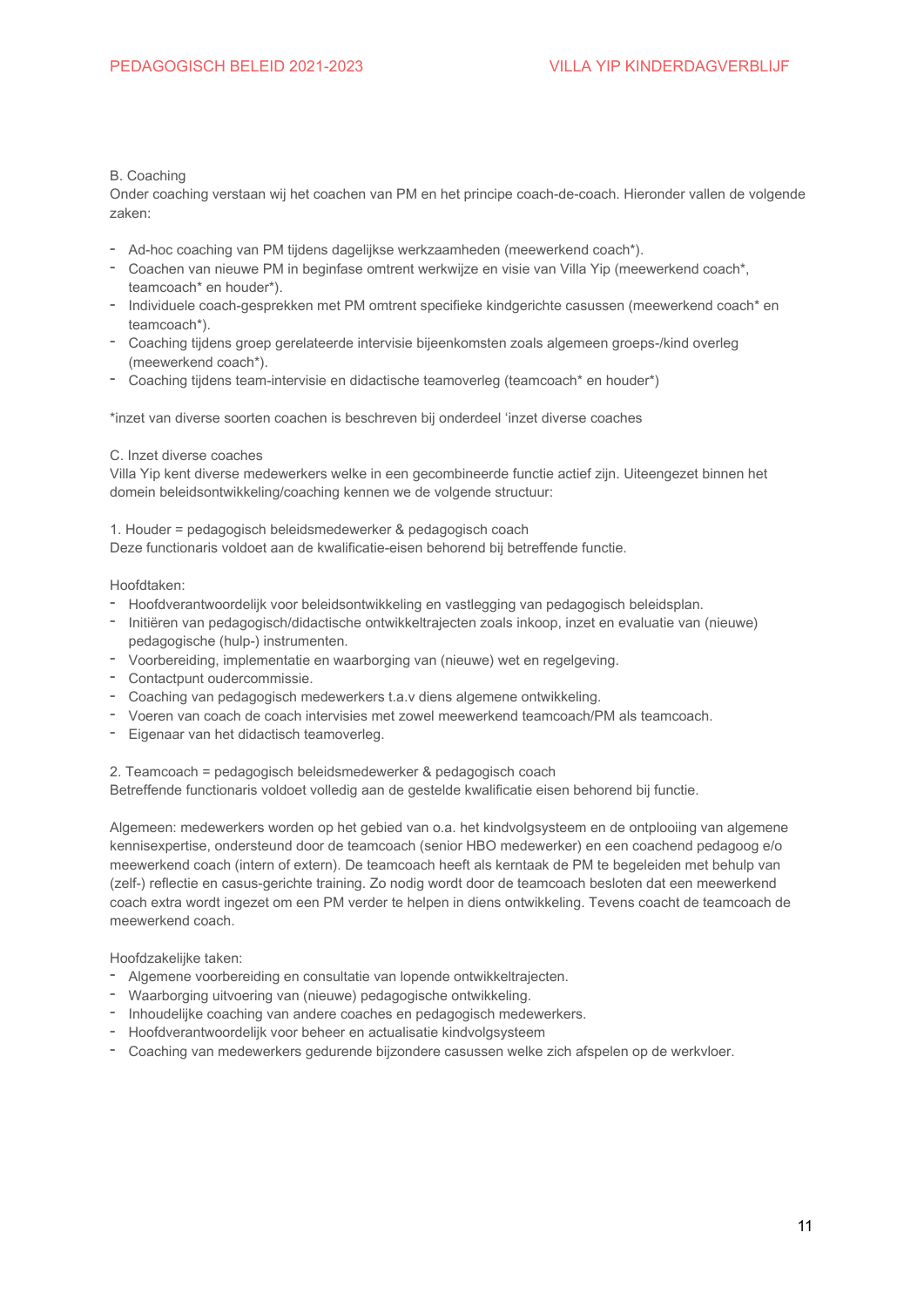## 3. Meewerkend coach/pedagogisch medewerker

Betreffende functionaris voldoet volledig aan de gestelde kwalificatie eisen.

Hoofdzakelijke taken:

- Geplande intervisie en tevens ad-hoc coaching van directe collega's (pedagogisch medewerkers).
- Voeren van coach de coach intervisies met zowel teamcoach als houder.
- Eventuele deelneming aan intervisies DT
- Coaching van collega PM'ers vindt plaats tijdens:
	- Dagelijkse werkzaamheden
	- Formeel groeps-/kind overleg (5 x per jaar)
	- Centrale intervisie team (3 x per jaar)
	- Intervisie didactisch team (6 x per jaar)

## D. Verdeling coach-uren

| coachvorm                                                                              | verantwoordelijke coach                 | aantal uren per<br>periode                           | aantal uren totaal<br>per jaar                                                   |
|----------------------------------------------------------------------------------------|-----------------------------------------|------------------------------------------------------|----------------------------------------------------------------------------------|
| Coachen van directe collega PM'ers<br>(Ad-hoc-, groepsintervisie- en<br>cususcoaching) | Houder & teamcoach                      | 0.5 uur per maand<br>per PM                          | 120 uur<br>$(0.5 \times 12 \text{ maanden x})$                                   |
|                                                                                        |                                         |                                                      | gemiddeld 20 PM =<br>120)                                                        |
| Coaching van nieuwe collega's (o.a.<br>stagiaires)                                     | Meewerkend coach                        | 10 uur per nieuwe PM                                 | 20 uur                                                                           |
|                                                                                        |                                         |                                                      | (Gemiddeld 2 tot 3<br>nieuwe PM / jaar = $10$<br>$x 2 = 20$                      |
| Coach-de-coach                                                                         | Meewerkend coach,<br>teamcoach & houder | 1 uur per 6 maanden<br>per coach<br>(middels diverse | 6 uur<br>(Gemiddeld 3                                                            |
|                                                                                        |                                         | vormen onderlinge<br>intervisies en DT)              | coaches x 1 (per<br>$6$ mnd) x 2 periodes =<br>6                                 |
| Coaching tijdens 3 teamintervisies en 4<br>didactisch team intervisies                 | Meewerkend coach,<br>teamcoach & houder | 0,5 uur per<br>medewerker per jaar                   | 10 uur                                                                           |
|                                                                                        |                                         |                                                      | (0,5 x gemiddeld 20<br>$pm = 10$ uur)                                            |
| Jaarlijkse HAY! gesprekken                                                             | Teamcoach & houder                      | 0,5 uur / medewerker<br>per jaar                     | 10 uur                                                                           |
|                                                                                        |                                         |                                                      | (0,5 x gemiddeld 20<br>medewerkers =incl.<br>Meewerkend coaches<br>en teamcoach) |
|                                                                                        |                                         |                                                      | <b>166 uur</b>                                                                   |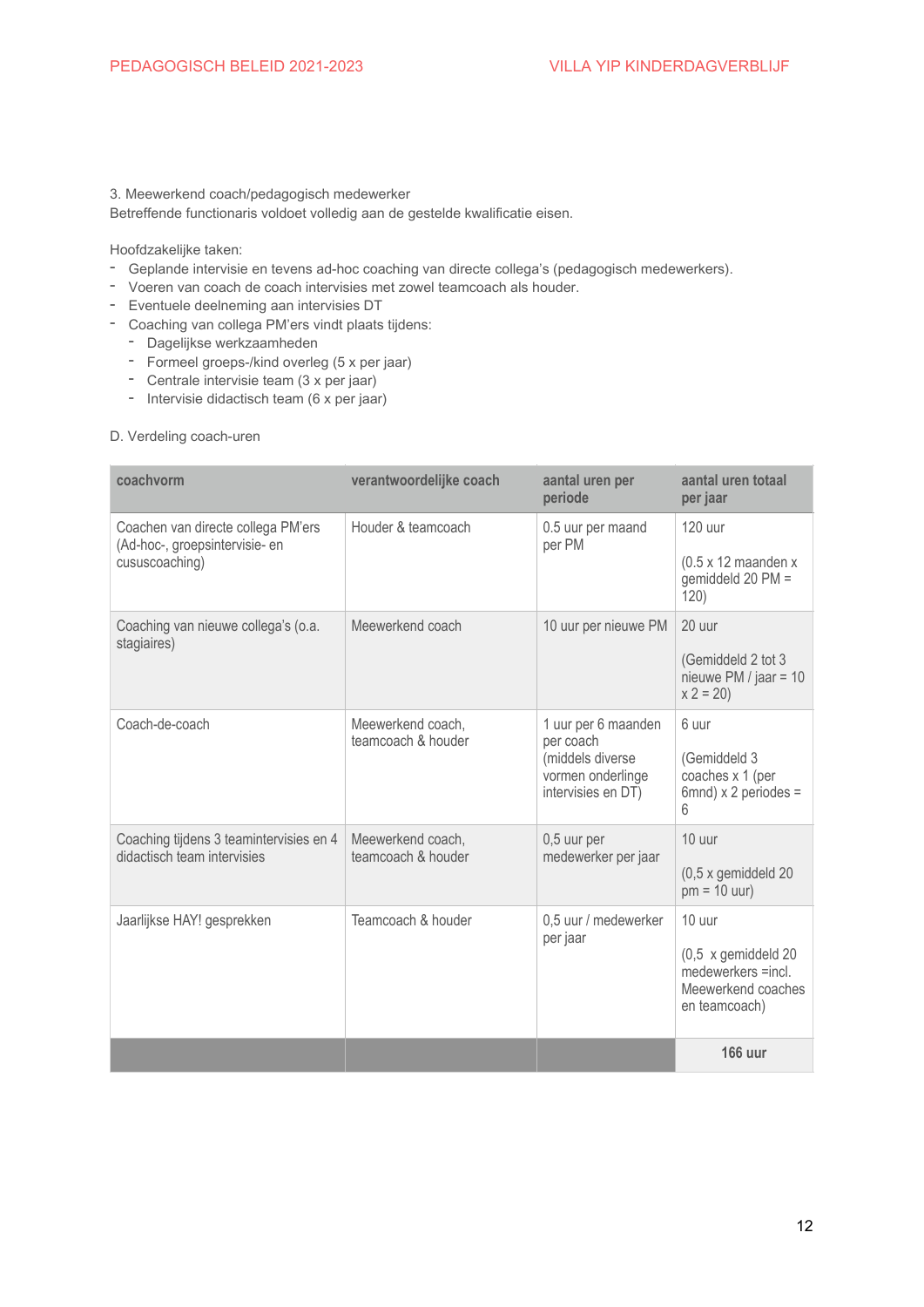#### <span id="page-12-0"></span>Groepen

Stamgroepen, pedagogisch medewerkers (PM) & beroepskracht kind-ratio (BKR) Villa Yip Kinderdagverblijf kent 4 stamgroepen waarin kinderen gemixt in de leeftijd van 0 tot 4 jaar worden opgevangen. Enkel in overleg (met o.a. ouders) en daarbij het kind centraal stellend, kan het voorkomen dat kinderen overgeplaatst worden naar een andere stamgroep. We trachten dit zoveel mogelijk te voorkomen. De wet kinderopyang stelt strikte regels ten aanzien van het aantal PM op een groep (BKR). Per 1 januari 2013 geldt er één landelijke rekentool. Voor informatie zie 1 ratio.nl.

Bij plaatsing krijgt jeder kind een stamgroep aangewezen. Een stamgroep is de vaste groep van een kind in een vaste groepsruimte met vaste groepsleiding. Op dagen wanneer de bezetting lager is (vakantie e.d.), voegen groepen eventueel samen mits passend binnen de BKR.

Kinderen blijven tot de 4<sup>e</sup> verjaardag (overgang naar school) in dezelfde groep of totdat de opvang om andere reden beëindigd wordt. Diverse redenen kunnen er oorzaak van zijn om tussendoor van groep te switchen. Uiteraard gaat dit in overleg met ouders/verzorgers en de groepsleiding.

Kenmerkend voor een stamgroep-ruimte is dat een kind er (vrijwel) de gehele dag verblijft. Er gedurende de week de dezelfde kinderen, en (in principe) dezelfde groepsleiding aanwezig is. De stamgroep wordt enkel verlaten tijdens buitenspel, bijzondere activiteiten en gedurende het open deuren spel.

De opvang wordt verwezenlijkt door een vast team van deskundige en gediplomeerde medewerkers. Zij zijn gedurende de dag verantwoordelijk voor de verzorging en het (individuele) welzijn van kinderen. Per stamgroep zijn er maximaal 4 basis PM aangesteld. Hierbinnen krijgt elk kind een vaste mentor-PM toegewezen. Deze medewerker is aanspreekpunt wanneer het de ontwikkeling van jouw kind betreft.

## <span id="page-12-1"></span>Vaste gezichten-criterium 0-iarigen (Wet IKK)

Aan een kind tot 1 jaar worden 2 vaste PM toegewezen. Per dag dat dit kind aanwezig is, is minimaal één van de vaste PM aanwezig. Bij een stamgroep waarin meer dan 2 PM ingezet dienen te worden zijn maximaal 3 vaste PM toegewezen.

#### <span id="page-12-2"></span>Groepsstructuur

Villa Yip kent 56 kindplaatsen welke als volgt zijn onderverdeeld;

| - Dagpauwoogjes | verticaal (0 tot 4 jaar) | max. 16 kinderen | 3 of 4 PM bij volle bezetting |
|-----------------|--------------------------|------------------|-------------------------------|
| - Koolwitjes    | verticaal (0 tot 4 jaar) | max. 12 kinderen | 2 of 3 PM bij volle bezetting |
| - Zandoogjes    | verticaal (0 tot 4 jaar) | max. 16 kinderen | 3 of 4 PM bij volle bezetting |
| - Kleine Vosjes | verticaal (0 tot 4 jaar) | max. 12 kinderen | 2 of 3 PM bij volle bezetting |

<span id="page-12-4"></span><span id="page-12-3"></span>

| Dagstructuur                                                                                                                                      | Start van de opvangdag.                                                                                                                                                                                                                                                                                                                                                                                                                                                                                                                                                           |
|---------------------------------------------------------------------------------------------------------------------------------------------------|-----------------------------------------------------------------------------------------------------------------------------------------------------------------------------------------------------------------------------------------------------------------------------------------------------------------------------------------------------------------------------------------------------------------------------------------------------------------------------------------------------------------------------------------------------------------------------------|
| $-07.30 - 09.00$                                                                                                                                  | Wij starten om 9.00u met het dagritme. Wij stellen het op prijs dat jouw zoon/dochter dan ook echt aanwezig is!                                                                                                                                                                                                                                                                                                                                                                                                                                                                   |
| $-12.30 - 13.00$                                                                                                                                  | Start of einde halve dagopvang.                                                                                                                                                                                                                                                                                                                                                                                                                                                                                                                                                   |
| $-09.00 - 17.00$                                                                                                                                  | Dagritme (incl. open deuren beleid & spelvormen per leeftijdsniveau)                                                                                                                                                                                                                                                                                                                                                                                                                                                                                                              |
| $-17.00 - 18.30$                                                                                                                                  | Afronding opvangdag / overdracht naar ouders/verzorgers.                                                                                                                                                                                                                                                                                                                                                                                                                                                                                                                          |
| Dagindeling<br>$-07.30$<br>$-09.00$<br>$-09.30$<br>$-11.30$<br>$-12.00$<br>$-12.30$<br>$-12.45$<br>$-15.00$<br>$-15.30$ .<br>$-17.00$<br>$-18.30$ | Opening, inloop & diverse spelvormen (buiten). Wij openen niet eerder dan 7.30u!<br>Tafelmoment (kring) fruithap + water/afgekoelde groene thee*<br>Verschoon-ronde & diverse spelvormen (buiten) / slaapmoment jongste kinderen<br>Middaglunch*<br>Verschoon-ronde & slaapmoment<br>Ophaal- en breng-moment dagdeel kinderen<br>Diverse spelvormen (buiten) waaronder 3+ activiteiten<br>Tafelmoment (kring) gezonde snack + water/afgekoelde groene thee* (alle kinderen zijn uit bed)<br>Verschoon-ronde<br>Dagsluiting en overdracht, diverse spelvormen (buiten)<br>Sluiting |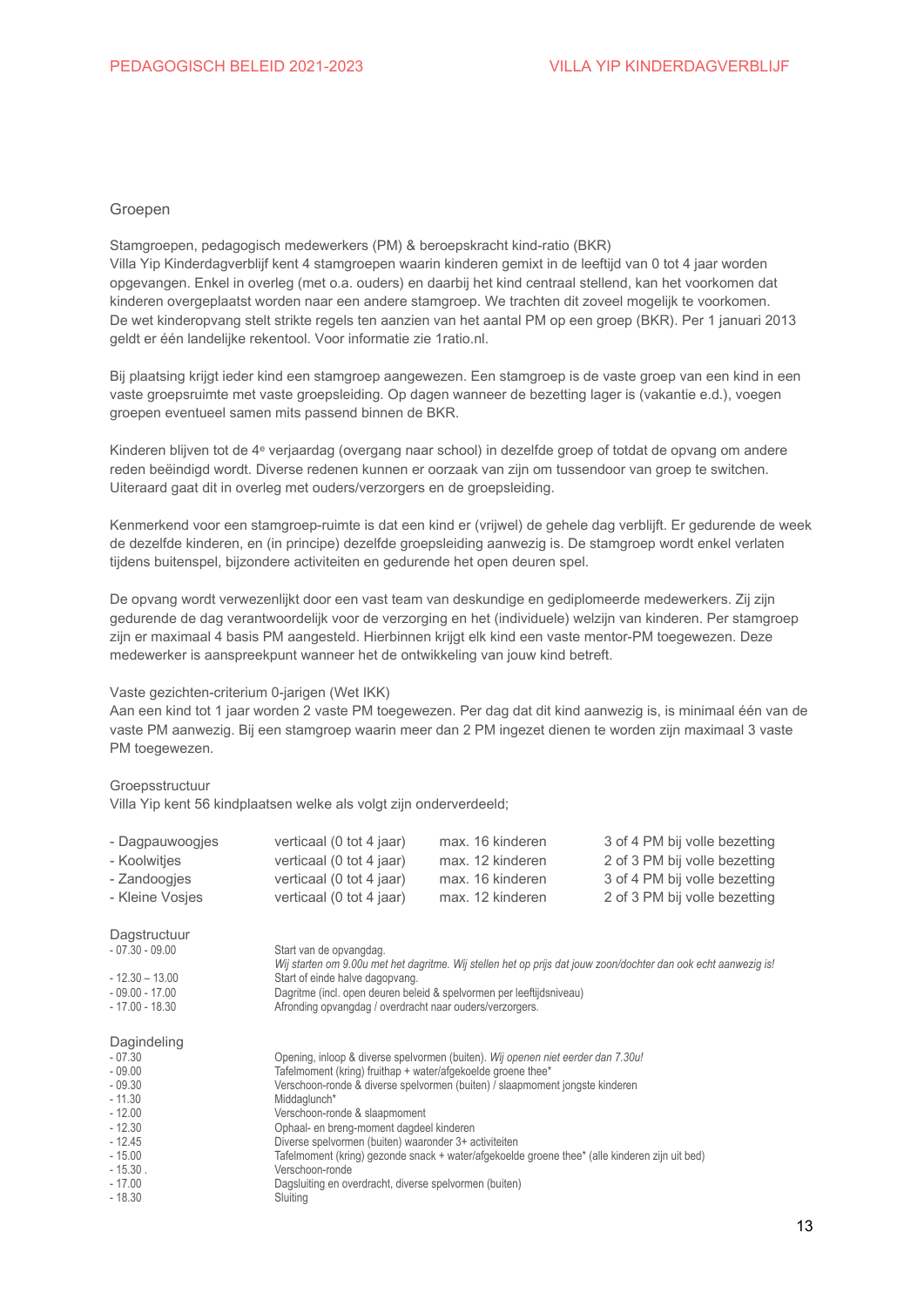Na elk eetmoment worden de handen gewassen en kinderen opgefrist. Kinderen die zindelijk zijn gaan zelf naar de WC. Luiers worden altijd vervangen wanneer nodig.

\* Sappen e.d. kunnen eventueel worden aangeboden. Echter doen wij dit weloverwogen en sterk met water verdund. Voor ons staat altijd voorop: "liever wel drinken dan helemaal niet".

## <span id="page-13-0"></span>Brengen en halen

Deze momenten zijn de belangrijkste overdracht momenten tussen de ouder en groepsleiding. Hier besteden we veel aandacht aan. Bij het ophalen spreken we in ieder geval de dag (kort) met je door. Daarnaast schrijven we dagelijks in het kindschrift van kinderen tot 1 jaar.

Mocht het afscheid voor een kindie moeilijk zijn, dan adviseren wij je dit structuurvol te doen en het afscheid niet te lang te laten duren (anders wordt het alleen maar moeilijker voor een kind). Zwaai altijd nog een keertje (zo weet een kind dat papa of mama echt weg is). Uiteraard kunnen we in overleg met de ouder/verzorger een andere wijze van afscheid vormgeven wanneer de gewenning enige tijd nodig heeft.

Komt iemand anders ophalen: meld dit dan tijdig. Zonder communicatie vooraf worden kinderen nooit aan derden meegegeven. Tevens kun je een persoon machtigen om op te komen halen. Vraag hiernaar bij de groepsleiding.

#### <span id="page-13-1"></span>Ziekte van personeel

In geval van ziekte onder medewerkers zetten wij vast personeel in ter vervanging. Daarnaast kent Villa Yip een aantal flex-medewerkers om ziekte e.d. te ondervangen. Ook kantoorpersoneel kan ook worden ingezet wanneer nodig. Tevens werken wij middels een standby-rooster.

#### <span id="page-13-2"></span>Open deuren spel

Villa Yip werkt biedt open deuren spel aan. Dit wil zeggen dat op bepaalde tijden kinderen in andere groepen gaan spelen. Dit ontwikkelt samenspel, ontdekkingsdrang, zelfredzaamheid, communicatie en expressie. Ter info: kinderen welke liever in de eigen groep blijven e/o er nog niet klaar voor zijn om aan deze spelvorm deel te nemen, blijven (wanneer mogelijk) in de eigen groep dan wel bij de vaste PM (welbevinden staat altijd voorop). De BKR kan afwijken tijdens dit moment. Teruggerekend zal deze kloppend zijn t.a.v het kindcentrum. Ditzelfde geldt voor het kind-aantal per groep.

Tevens kan er besloten worden i.v.m. de samenstelling van een groepspopulatie (afhankelijk van instroom & planning), dat op bepaalde dag voor bepaalde periode, het open deuren spel (georganiseerd door de groepsleiding) de gehele dag van kracht is. Wij kiezen er ten alle tijden voor om het ontwikkelingsbelang en welbevinden van kinderen voorop stellen. Uiteraard worden ouders hierover tijdig geïnformeerd en worden eventuele adviezen ter harte genomen.

#### <span id="page-13-3"></span>Spelmateriaal en (buiten-) activiteiten

Wij bieden een diversiteit aan spelmaterialen aan. Belangrijk hierbij is dat spelmateriaal aansluit op leeftijdsfases en de spelontwikkeling stimuleert. De groepsleiding daagt kinderen uit om materialen te ontdekken en te combineren. De materialen worden ook thematisch ingezet.

#### **Buitenspelen**

We spelen doorgaans minimaal twee tot drie keer per dag (lang) buiten. Ook worden er kleinschalige uitstapjes georganiseerd (kinderboerderij, winkeltje, speeltuintje enz). Hiervoor is een akkoordverklaring van toepassing. Daarnaast voldoen we tijdens de uitstapjes aan de BKR en het 4-ogenprincipe (altijd minimaal 2 medewerkers aanwezig ter begeleiding).

In geval van uitstapies, bijzondere activiteiten e.d. kan er besloten worden om met (vrijwillige) ondersteuners (ouders/familieleden) te werken. In deze gevallen is de groepsleiding eindverantwoordelijk voor het activiteitenprogramma.

Activiteiten welke door ouders/verzorgers onderling, middels de oudercommissie of via andere wegen georganiseerd worden, en waaraan medewerkers van Villa Yip Kinderdagverblijf deelnemen, zijn volledig voor het eigen risico van de organisatoren. Villa Yip B.V. is in dit geval niet verantwoordelijk en kan tevens niet aansprakelijk gesteld worden voor eventuele ongevallen, schades, e.d.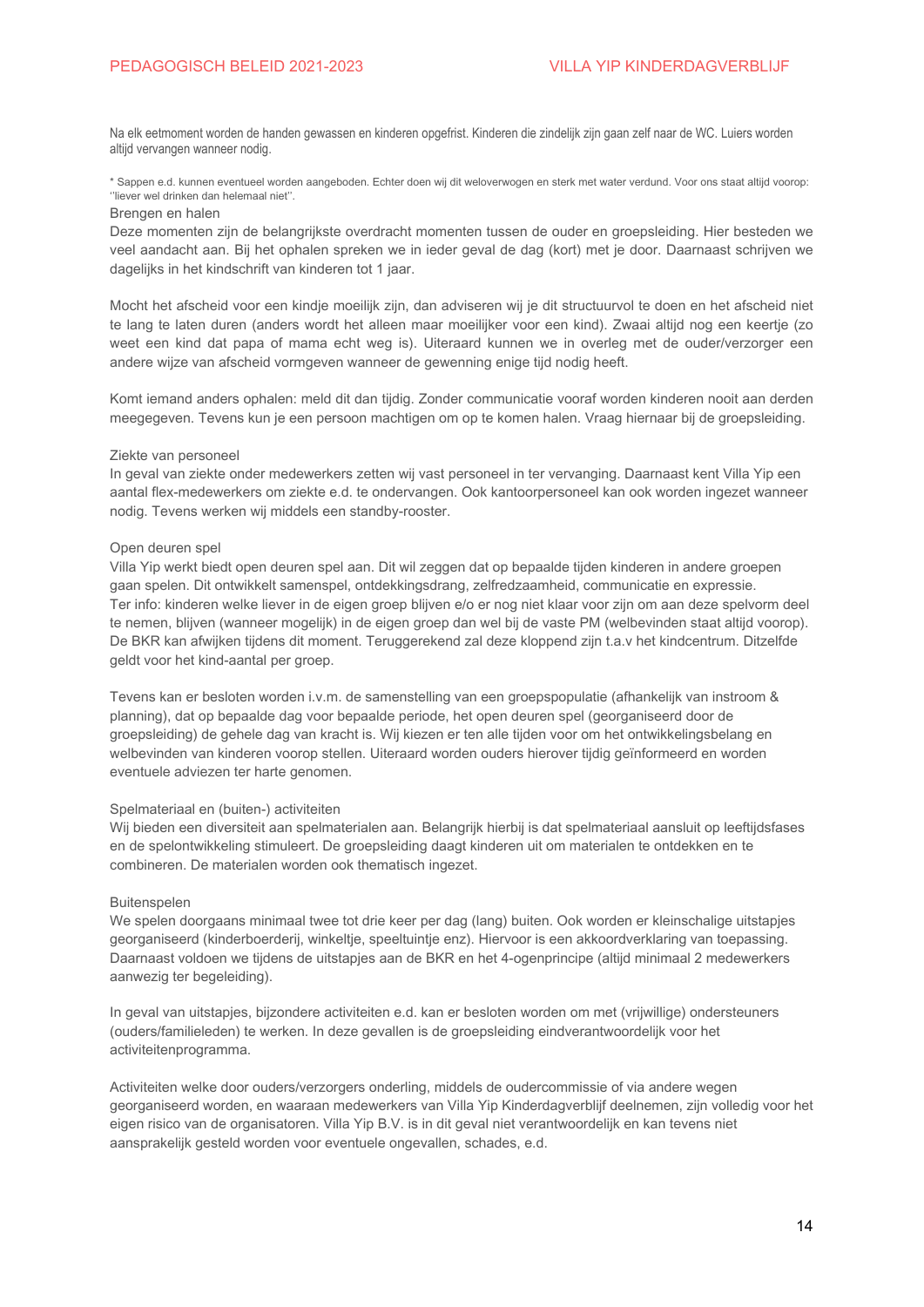#### <span id="page-14-0"></span>Vroeg- en Voorschools Educatie (VVE)

Villa Yip werkt met een thematische inslag in de groepen. Spelvormen en ontwikkelingsactiviteiten worden ingezet op basis van een thema welke in de belevingswereld past van het jonge kind. Binnen de ontwikkelingsactiviteiten is o.a. het aanbieden van VVE een waardevol instrument gebleken.

Wij kiezen er vooralsnog niet voor om ons te committeren aan een vaste VVE methodiek. In onze optiek wordt e.e.a dan vrij schools van karakter (diverse formele verplichtingen waaraan voldaan moet worden t.a.v officiële VVE erkenning). Begrijp ons standpunt niet verkeerd: wij zien wel degelijk de meerwaarde van VVE maar kiezen voor een vrijere en speelse benadering hiervan. Wij gebruiken een mix van diverse methodes welke goed passen in onze groepsdidactiek en tevens een voorbereidend karakter hebben t.a.v de omliggende basisscholen. Meer info over VVE vind je op villayip.nl.

## <span id="page-14-1"></span>Vieringen

Naast de verjaardagen besteden wij aandacht aan Sinterklaas, Kerst, Pasen en carnaval.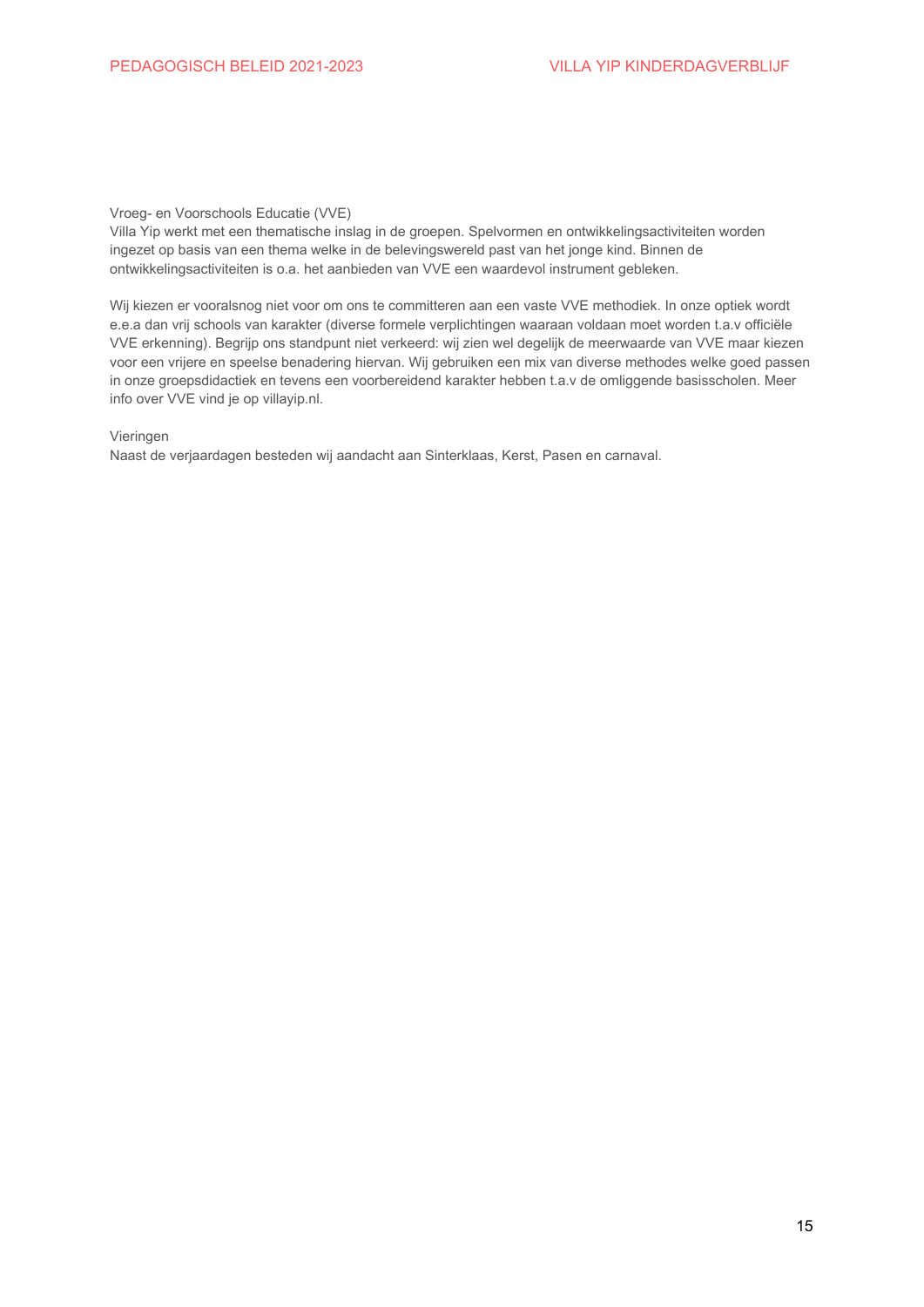## <span id="page-15-1"></span><span id="page-15-0"></span>Ontwikkeling & welbevinden

#### Kindvolgsysteem, Overdracht & Mentor

Vanaf het eerste kennismakingsgesprek tot aan het afscheid worden kinderen gevolgd in hun ontwikkeling. Hiervoor gebruiken we het kindvolgsysteem. Daarnaast vindt er tevens informeel overleg plaats rondom kindontwikkeling gedurende overige momenten (zoals bij het brengen en ophalen).

De intern pedagogisch teamcoach is eindverantwoordelijk voor het werkproces behorend bij het kindvolgsysteem. Als lid van het MT behartigt deze coach de belangen en zorgt zo voor kwaliteitsborging in de organisatie.

#### Overdracht basisschool\*

Villa Yip werkt uiteraard mee aan een eventuele zogenoemde 'warme' gegevens-overdracht naar school wanneer hier vanuit school/ouder behoefte aan is. De ouder zelf is in eerste zelf verantwoordelijk voor het beschikbaar stellen van de overdrachtsgegevens aan de school. Hiervoor is tevens de akkoordverklaring leidend welke ouders invullen ten tijde van aangaan van de opvang-overeenkomst. Echter geldt dat elke situatie anders kan zijn en vraagt om maatwerk.

\* Ook van toepassing bij overstap naar een externe BSO organisatie / nieuw kinderdagverblijf.

#### Mentor

leder kind krijgt een mentor toegewezen alvorens de start van de opvang. Het eerste kind-intake gesprek wordt (wanneer mogelijk) gevoerd met de betreffende mentor van het kind. In het plansysteem vindt de ouder tevens terug wie de mentor is van het kind.

De mentor is o.a. aangesteld als vast aanspreekpunt voor de ouder/verzorger omtrent diverse ontwikkelingsaangelegenheden betreffende het kind. Minimaal één keer per jaar wordt de ouder/verzorger door de mentor uitgenodigd voor het jaarlijkse 10 minuten kind-gesprek. Hierin komt het welbevinden van een kind evenals algemene ontwikkeling aan bod.

Bij een individuele wisseling van de mentor worden ouders hiervoor via de groepsleiding op de hoogte gebracht. Bij een personeelswijziging worden ouders via een algemeen schrijven geïnformeerd t.a.v een eventuele mentorverandering.

#### <span id="page-15-2"></span>Ontwikkelingsachterstand of voorsprong

In geval van ontluikende achterstand wordt dit kenbaar gemaakt aan de ouders. Wij nemen hierin een adviserende rol. De ouder/verzorger bepaald welke eventuele stappen men wel/niet wenst te nemen. Wij stellen ons coöperatief op t.a.v eventuele gewenste medewerking van onze werkpartner Zuidzorg (consultatiebureau), maatschappelijk werk of overige extern betrokkenen. Vrijwel in elke case betreft het dus een maatwerkoplossing.

Een significante cognitieve voorsprong is relatief moeilijk te meten in de leeftijdsfase van 0 tot 4 jaar. Wanneer aan de orde is de methode Pientere Peuters voorhanden. Deze kan worden ingezet om te bekijken of er daadwerkelijk sprake is dat een kind sneller ontwikkeld dan gebruikelijk.

#### <span id="page-15-3"></span>Opvallend gedrag

Opvallend (negatief) gedrag wordt door ons gemeten. We kijken met name wanneer dit gedrag plaatsvindt en wat de oorzaak kan zijn. Nadrukkelijk: we meten het gedrag. We oordelen niet over de individu. Er kunnen diverse (pedagogische) verklaringen zijn waarom een kind bepaald gedrag vertoond. We bespreken dit altijd met ouders/ verzorgers. Wanneer nodig (en gewenst) schakelen we externe expertise in.

#### <span id="page-15-4"></span>Spelmateriaal

Wij bieden een breed scala aan materialen aan welke binnen de diverse ontwikkelingsdomeinen passen. Doordat we voorstander zijn van betekenisvol spel stellen we e.e.a. samen aan de hand van een thema of wanneer iets erg leeft bij een groep kinderen. Daarnaast zijn onze groepen ingericht conform het zogenaamde hoeken-spel. In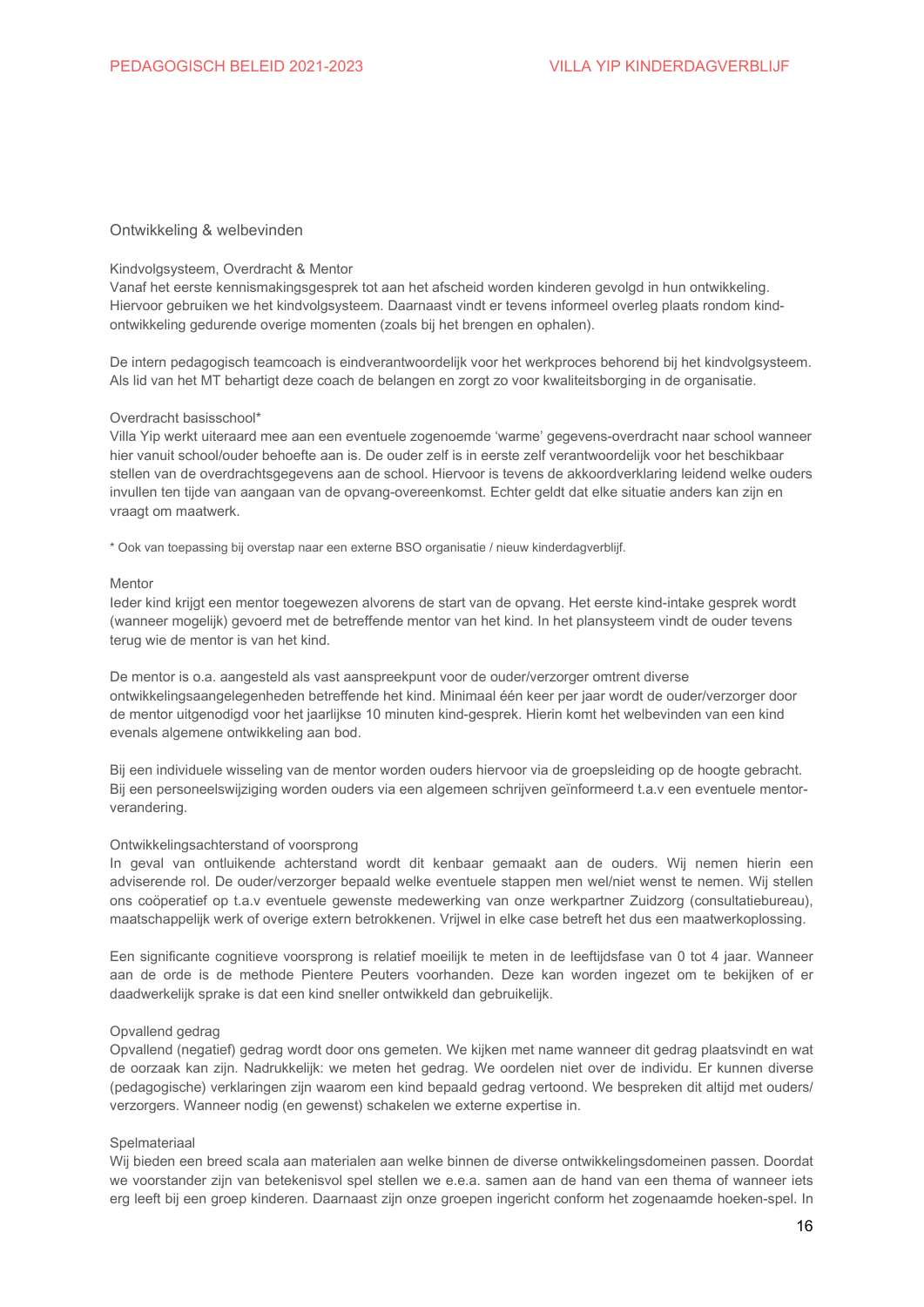## PEDAGOGISCH BELEID 2021-2023

elke hoek is weer iets ander te beleven. De ene keer is de bouw-hoek voorzien van blokken een andere keer vind je hier de treinbaan terug. Hetzelfde geldt voor de hoeken waar sociale interactie plaatsvindt (o.a. rollenspel).

Er is voor elke leeftijdsgroep een diversiteit aan spelmateriaal waarbij rekening is gehouden dat kinderen ontwikkelen. En moeiteloos van de ene spelvorm naar de volgende kunnen doorstappen.

In geval van de allerjongsten richten we spel en materiaal vooral op de zintuigelijke ontwikkeling. Met name horen, zien en voelen staan dan centraal.

## <span id="page-16-0"></span>Zindelijkheid & verschoning

We verschonen standaard 3 keer per dag (mits nodig) en daarnaast per kind individueel zo vaak als nodig. Kinderen gaan op vaste momenten naar de WC. Wanneer een kind het zelf aangeeft mag hij/zij ook zelfstandig naar het toilet. Doormiddel van een sticker-kaart ervaren ze het plezier in het zindelijk worden. De meeste kinderen zijn rond hun 3<sup>e</sup> å 4<sup>e</sup> levensjaar zindelijk. In sommige gevallen kan het voorkomen dat een kind al enige tijd zindelijk lijkt maar het plots niet meer is. Vooral voor de ouder kan dit frustrerend zijn. Advies: de zindelijkheid komt vanzelf wel terug. Maak ie hier geen zorgen over.

#### <span id="page-16-1"></span>Privacy

Wij houden ons aan de privacywetgeving. Kind-gegevens worden niet gedeeld met instanties/derden, tenzij wettelijke regelgeving hier ons toe verplicht. Enkel in geval vanuit het oogpunt expertise-opbouw praten wij op anonieme wijze over gedrag van kinderen.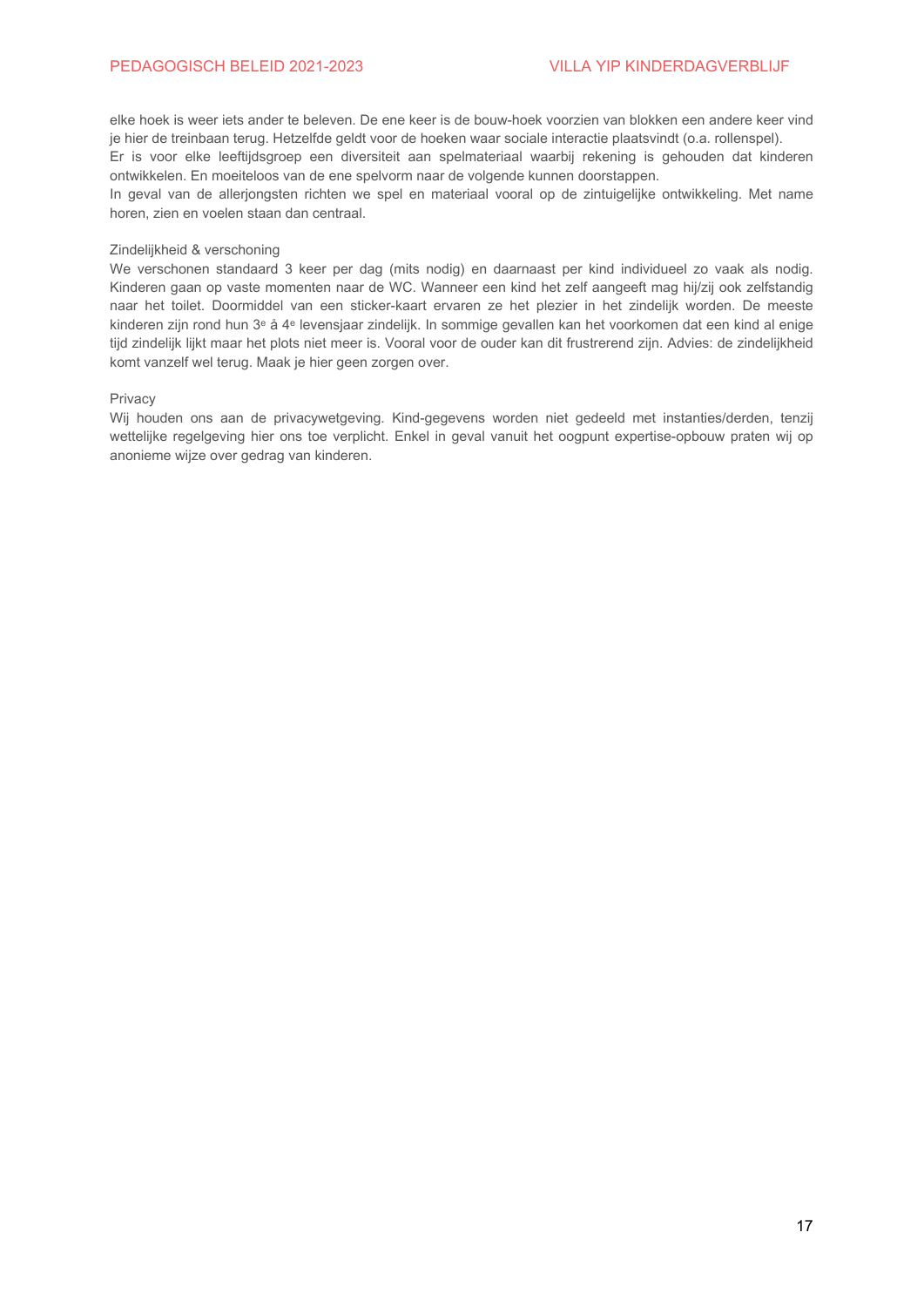## <span id="page-17-0"></span>Locatie

## Leefruimtes

Villa Yip Kinderdagverblijf is volledig ingericht conform wettelijke eisen en besluiten aangaande kinderopvangbranche en brandveiligheid. De inrichting ademt een warme, gezellige en eigentijdse sfeer uit. Wij kiezen t.a.v onze ruimtes voornamelijk voor een indeling waarin hoeken-spel goed tot uiting komt.

## <span id="page-17-1"></span>Slaapkamers

Voor ieder kind is er een slaapplek in afzonderlijke slaapkamers. Deze slaapkamers bevinden zich aan de straatkant en tuinkant. Beide stralen een rustige, kindvriendelijk en veilige sfeer uit. Men kan van buitenaf niet in de slaapkamers kijken. Deze keuze is bewust gemaakt ten behoeve van de privacy en veiligheid van kinderen. Kinderen slapen in hun eigen slaapzak of onder dekentje. Tevens raden wij het gebruik van een eigen knuffeltje o.i.d. aan.

Medewerkers controleren de kinderen tijdens slaapmomenten maar storen zo min mogelijk. In de slaapkamers is verder niemand toegestaan dan medewerkers van Villa Yip. Het 4-ogenbeleid wordt gewaarborgd door de ramen in deuren. Maar ook doordat controlerondes plaatsvinden. Hierbij zijn andere medewerker(s) ervan op de hoogte dat er een collega in de slaapkamer is. Ook waarborgen wij de veiligheid en het 4-ogenprincipe d.m.v het gebruik van babyfoons.

De stapelbedden zijn volledig gecertificeerd en voldoen aan het warenbesluit 2016. Slaapkamers worden geventileerd conform wettelijke eisen.

## <span id="page-17-2"></span>Buitenspeelruimte

Onze grote ontdek en natuurlijk-spelen tuin is gelegen aan de achterzijde van onze locatie. Hierin staan veiligheid en ontdekken centraal. Onze tuin is voor het kind op herkenbare wijze ingedeeld met plaatsen voor rust en activiteiten welke aansluiten bij leeftijd en ontwikkelingsstadiums van het kind. Daarnaast is de tuin met het oog op veiligheid zo ingericht dat rustig spel, druk spel en ren/fiets spel van elkaar gescheiden zijn.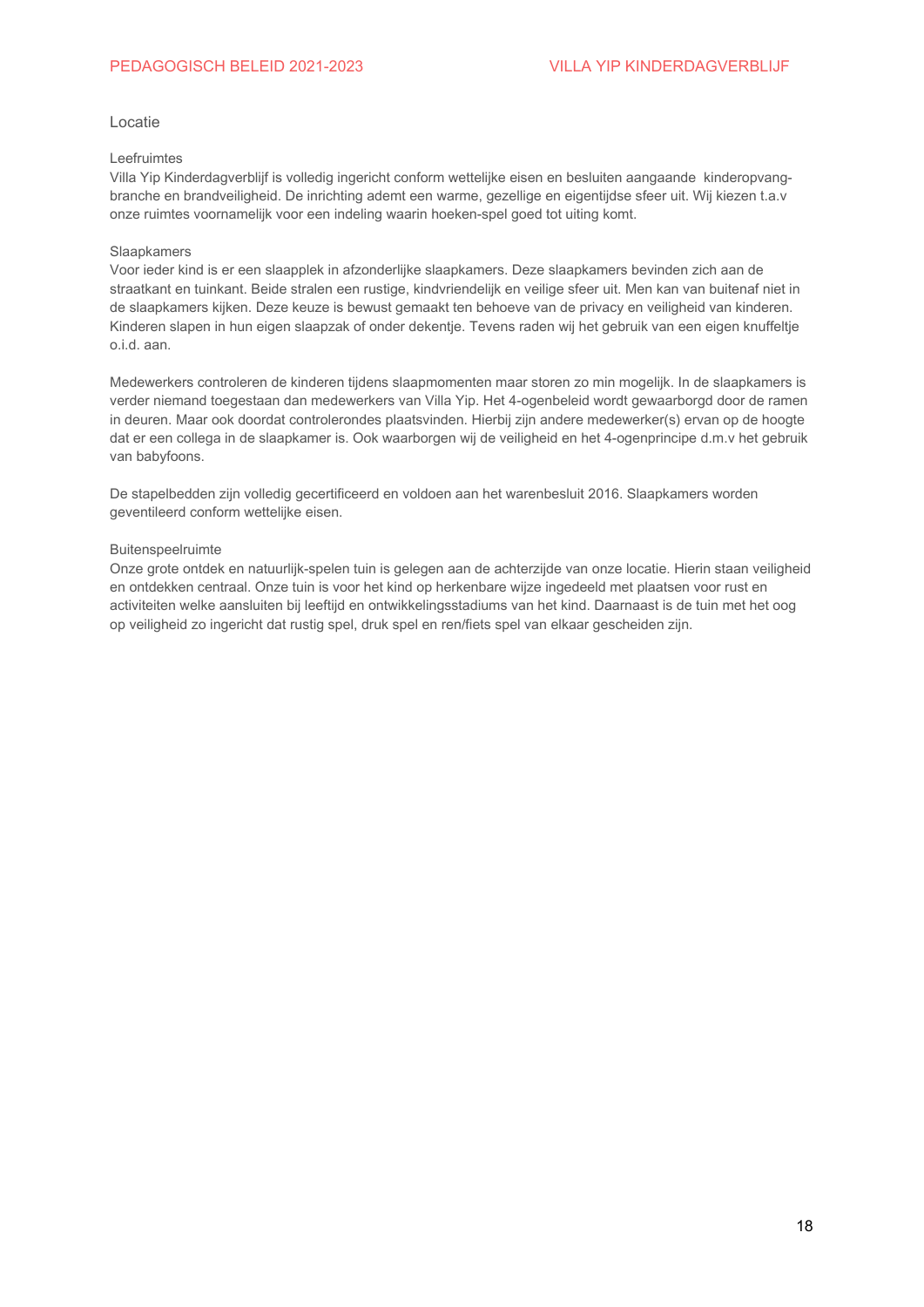## <span id="page-18-0"></span>Voeding

Wij volgen het 'voedingsbeleid kindcentra' van het Nederlandse Voedingscentrum (voedingscentrum.nl). Daarnaast consulteren wij een voedingsdeskundige in geval van ontwikkelingen.

We denken continue na over wat we kinderen wel/niet geven en dus inkopen. Met name zijn we bewust van de toevoeging van suikers en zout aan onze dagelijkse voedingsmiddelen. In de praktijk betekent dit dat we (als voorbeeld) voornamelijk water aanbieden of afgekoelde groene thee. Echter is ons de mening toebeeld dat wel drinken belangrijker is dan helemaal niet drinken (sterk verdunde sap bieden we dus aan bij uitzondering). Verder kun je denken aan:

| - Ochtend:        | Verse fruithap waarbij we kinderen soms laten kennismaken met andere fruitsoorten;                                                                                                                                                                                                                       |
|-------------------|----------------------------------------------------------------------------------------------------------------------------------------------------------------------------------------------------------------------------------------------------------------------------------------------------------|
| - Middaglunch:    | Halfvolle melk of afgekoelde thee. Boterham met diverse beleg: zuivelspread, humus,<br>avocado, light jam, appelstroop, kipfilet, enz. Het is niet per definitie noodzakelijk dat<br>kinderen altijd meer dan één boterham eten. Voorbeeld: 1 boterham + 1 ei en een<br>halve banaan is ook verantwoord. |
| - Middagsnack:    | Lichte cracker met jets gezonds erop, fruitmix of groente-snack                                                                                                                                                                                                                                          |
| - Tussendoortjes: | Heel af en toe een keer iets lekkers. Dan blijft het ook iets speciaals!                                                                                                                                                                                                                                 |
| - Traktaties:     | Bij voorkeur iets gezonds meenemen. Kinderen gaat het om hoe de traktatie eruit ziet.                                                                                                                                                                                                                    |
|                   | Denk aan een mandarijntje of klein speelgoedje o.i.d. Snoep: liever niet. In geval van                                                                                                                                                                                                                   |
|                   | snoep kan ervoor gekozen worden dat de traktatie mee naar huis gegeven wordt.                                                                                                                                                                                                                            |

## <span id="page-18-1"></span>Zuigelingen/baby's

Borstvoeding wordt aangeboden middels het landelijk geldend RIVM protocol. Deze is opgenomen in ons beleid gezondheid. Borstvoeding dient gekoeld door de ouder aangeboden te worden voorzien van datum. Extra portie stellen wij op prijs.

| - Kunstvoeding: | Als extra service bieden wij Nutrilon 1,2 en 3 aan. Overige merken dienen ouders zelf |
|-----------------|---------------------------------------------------------------------------------------|
|                 | te voorzien                                                                           |
| - Flessen:      | Ouders zorgen zelf voor een gelabelde fles. Medewerkers spoelen deze enkel uit.       |
| - Schema:       | Baby's worden gevoed conform voedingsschema thuis. Ditzelfde geldt voor het           |
|                 | slaapritme.                                                                           |

Overige informatie rondom dit onderwerp is opgenomen in ons beleid veiligheid en gezondheid.

#### <span id="page-18-2"></span>**Dieet**

Hiermee houden wij rekening. Specifieke producten levert de ouder/verzorger zelf aan.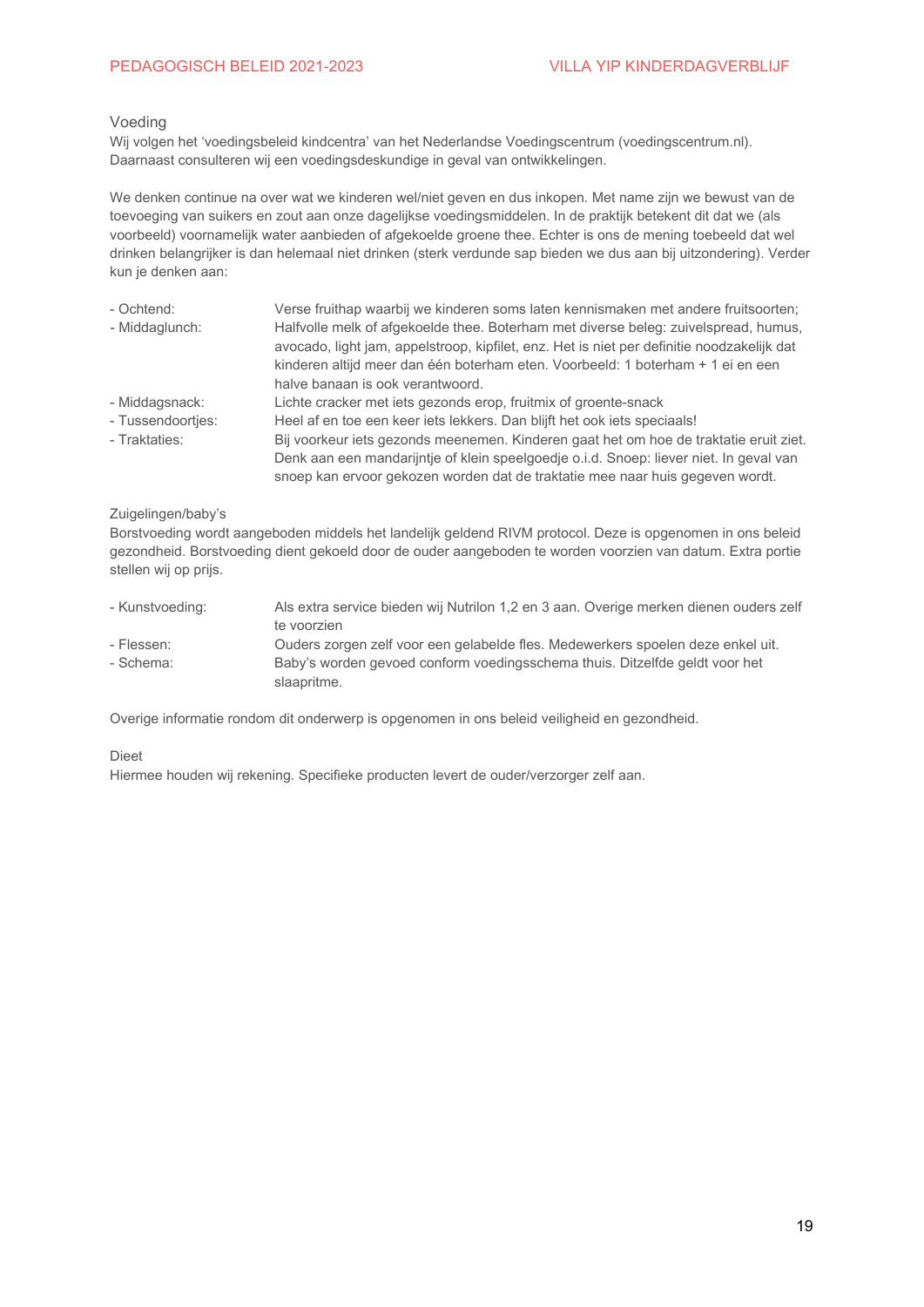## <span id="page-19-1"></span><span id="page-19-0"></span>Veiligheid & gezondheid

## Beleid veiligheid & gezondheid

Villa Yip conformeert zich aan landelijke regels die zijn opgesteld om ziekte en ongevallen in de kinderopvang te voorkomen. Tijdens teamvergaderingen wordt het beleid V&G continue geëvalueerd (via actieplannen) en daar waar nodig bijgesteld. Tevens wordt het beleid V&G (als onderdeel van pedagogisch beleid) jaarlijks besproken met de oudercommissie.

Het volledige beleid V&G is voor klanten te downloaden via villayip.nl. Tevens wordt gebruik gemaakt van een ongevallenregistratie. Alle ongelukken worden geregistreerd en meegenomen in het veiligheidsverslag en overleg. Indien zich een ongeval voordoet wordt zo spoedig mogelijk contact met de ouders gezocht. Tevens benaderen wij direct een huisarts wanneer wij niet zeker zijn van een bepaalde situatie.

## Evacuatie & calamiteit / EHBO

Jaarlijks kennen we minimaal één brand/evacuatie oefening. Diverse medewerkers worden jaarlijks BHV en Kind-EHBO geschoold conform de wet IKK. Er is minimaal 1 EHBO'er per dag aanwezig in het kindcentrum. De brandmelder-installatie is aangesloten op de meldkamer van brandweer Veldhoven.

#### <span id="page-19-2"></span>Protocollen

Er zijn centrale richtlijnen en protocollen voor het handelen bij diverse zaken zoals o.a. kinderziektes, medicijngebruik, evacuatie, enz. Alle protocollen vind je op villayip.nl.

## Meldcode kindermishandeling

Villa Yip hanteert de meldcode Kindermishandeling uitgegeven door branchepartijen. Wij conformeren onze organisatie en medewerkers en maken direct melding (meldplicht) in geval van vermoedens bij stichting Veilig Thuis. Meer informatie over onze werkwijze in geval van vermoedens vind je in ons V&G beleid en in de Meldcode Kindermishandeling. Beide voor klanten inzichtelijk op villayip.nl. Daarnaast kennen wij een aandachtsfunctionaris welke verantwoordelijk is voor de waarborging van ons beleid rondom mishandeling.

## 4-ogenbeleid

Op al onze groepen werken wij middels het wettelijke 4-ogenbeleid. Dit wil zeggen dat er altijd minimaal twee paar ogen e/o oren mee kunnen kijken e/o luisteren. Op die manier houden we toezicht op kinderen en elkaar. Wij brengen dit o.a. als volg tot uitvoering:

- ledere groep kent een tussendeur met raam naar andere groep;
- Inzet van minimaal 2 PM per groep gedurende dag (conform BKR);
- Gedurende pauze-moment voegen we (mits situatie dit toelaat) samen (inclusief groepsleiding). Dit kan tevens gezien worden als een open deuren moment waarin vrij spel centraal staat.
- Inzet van babyfoons op slaapkamers

#### <span id="page-19-3"></span>Akkoordverklaringen

Wij werken met diverse verklaringen (medicijnverstrekking, slaapgedrag, fixatie, en risicoverklaring). Ten tijde van het invullen van het online intake-formulier geeft de ouder/verzorger aan of hij wel/niet akkoord gaat met bepaalde zaken.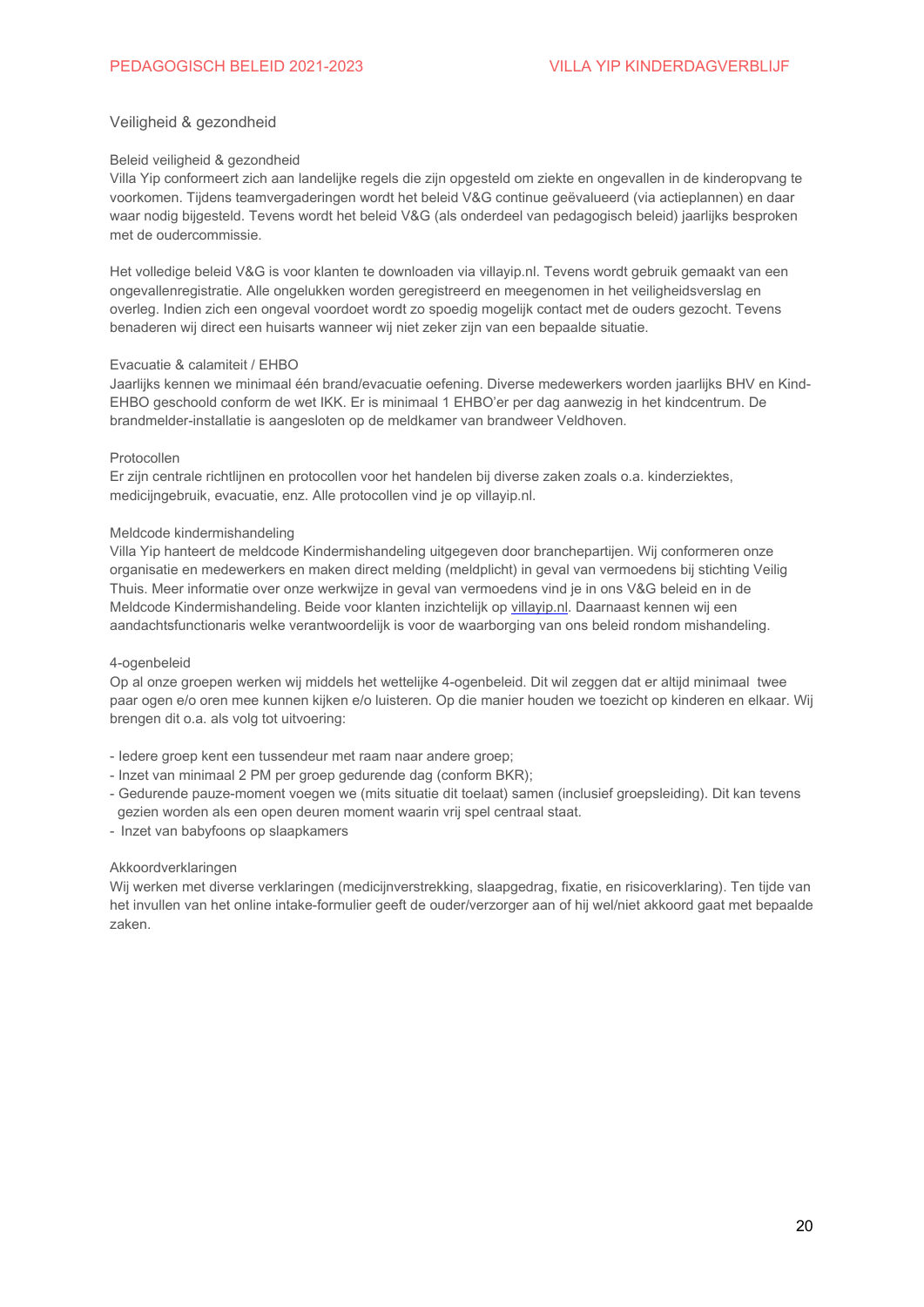## <span id="page-20-0"></span>Groepsplanning & indeling

#### Afwijkende plaatsingsovereenkomst: flex-contract

Villa Yip kan, in overleg met (nieuwe) klant, een flex-contract aanbieden. Dit wil zeggen: opvang op structurele dagdelen in verschillende groepen. Het kind wordt geplaatst in één vaste stamgroep echter kan het zo zijn dat een bepaalde dag of dagdeel nog is volgepland op de gewenste groep.

## Voorbeeld:

Opvang is benodigd voor maandag & woensdag. Maandag kan kind structureel geplaatst worden in beoogde stamgroep (groep A). Op woensdag is in groep A voorlopig nog geen plek. Er is wel plek in andere groepen op woensdag. Wij bieden dit dan aan als alternatief tot het moment dat er plek vrij komt in groep A op woensdag.

Ons streven is altijd om het kind zo spoedig mogelijk voor alle contractdagen te plaatsen in de eigen stamgroep. Wanneer wij de duur van een overgangsperiode in beeld hebben, communiceren wij dit vooraf met de klant. Echter de duur van een overgangsperiode vooraf afgeven is niet altijd mogelijk. De klant kiest uiteindelijk zelf of men wel/niet gebruik wenst te maken van het aanbod. In de contractuele overeenkomst wordt dan melding gemaakt dat het een contract op flex-basis betreft. De duur v/h flex-contract loopt in dat geval tot de 4<sup>e</sup> verjaardag v/h kind (of t/m de afgesproken termijn) dan wel tot (tussentijdse) opzegging door de klant.

#### Extra incidentele opvang

Extra incidentele opvang (opvang buiten het maandelijkse contract) is tevens mogelijk. Incidentele opvang is mogelijk per uur of per dagdeel. Uurtarieven liggen hoger t.a.v de structurele opvang-overeenkomsten. Dit komt door hogere bedrijfskosten welke flex-opvang met zich meebrengt.

Incidentele opvang is mogelijk mits de BKR dit toelaat. Wij trachten kinderen in dezelfde stamgroep te plaatsen. Dit is helaas geen garantie. Wij communiceren vooraf duidelijk in welke groep hij/zij opgevangen wordt. De ouder dient hier formeel schriftelijk akkoord voor te geven (mits akkoord en mocht het niet de eigen stamgroep betreffen). Pas hierna wordt de reservering definitief.

Ons aanbod vind je op villayip.nl. Incidentele opvang wordt altijd achteraf middels aparte facturatie in rekening gebracht (1<sup>e</sup> of 2<sup>e</sup> week van de nieuwe maand). De factuur hiervan kun je tevens vinden op Niokids. In veel gevallen komt ook de afgenomen incidentele opvang in aanmerking voor de kinderopvangtoeslag. Toeslagaanvraag kan tot 3 maanden erna opgevoerd worden bij de belastingdienst. Hierna vervalt de aanspraak-periode.

#### Extern wen-beleid

Wij bieden in eerste instantie 1 dagdeel aan als wen-moment. Wennen vindt altijd plaats op de toekomstige stamgroep en geplande dag van het kind. Zo krijgen kind en ouders een eerste indruk van de leiding, groepsritme en -populatie. Hetzelfde geldt voor onze medewerkers t.a.v het kind. Zo kan er direct een basis voor een veilige en vertrouwde omgeving gelegd worden. Het wennen wordt besproken en gepland gedurende het intakegesprek. Dit gesprek vindt plaats voordat de opvang van start zal gaan.

## Intern wen-beleid

Bij kinderen die (om welke reden dan ook) overstappen naar een andere groep, moet een vertrouwd gevoel en herkenning voorop staan. Ieder kind is uniek. Het ene kind zal snel z'n plek vinden, een ander heeft meer tijd en aandacht nodig. Wij organiseren een overstap kind-individueel gericht. Waarbij we het welbevinden van het kind voorop zetten. Ouders worden nauw betrokken en maken eerst kennis met de nieuwe groepsleiding.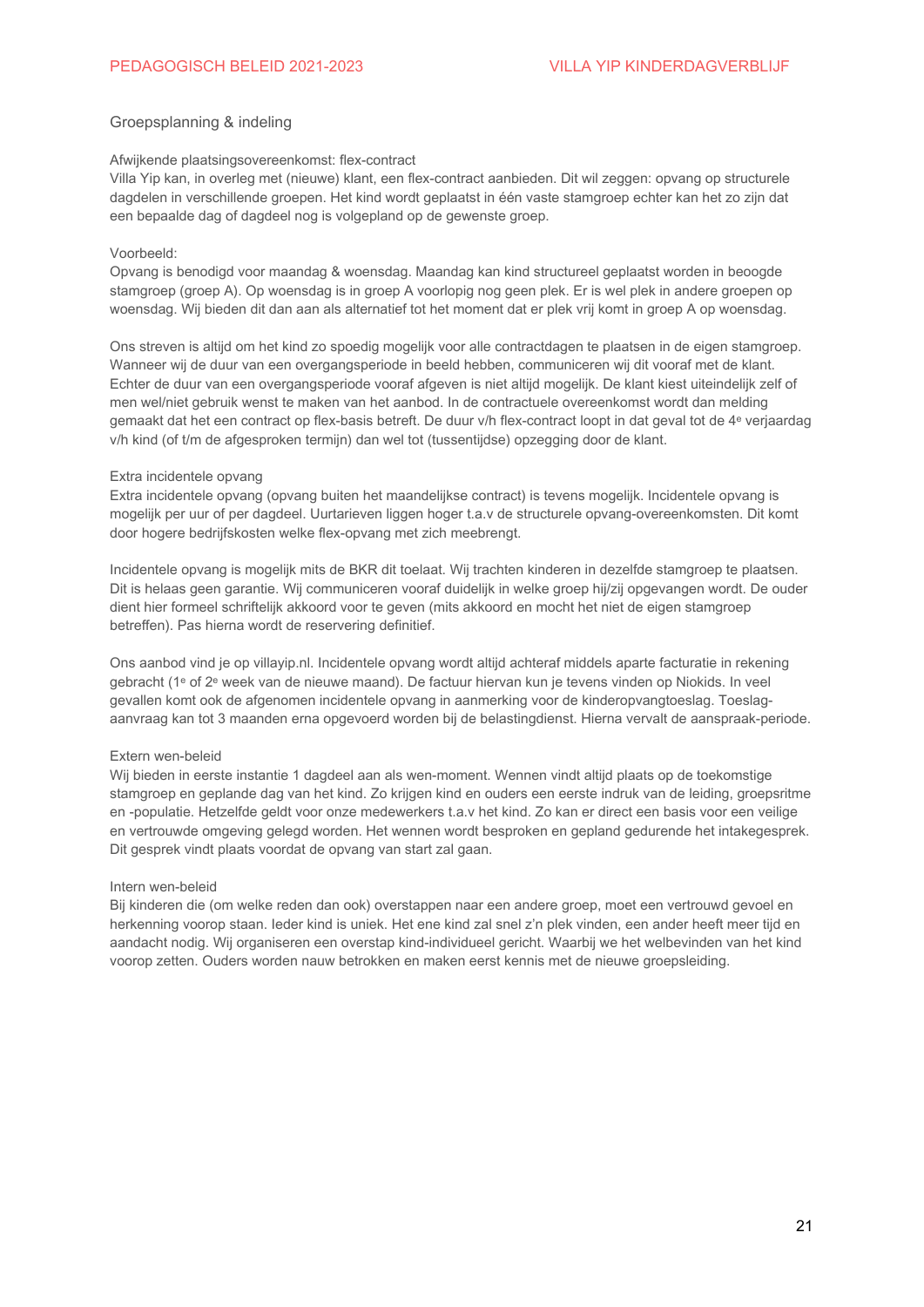## <span id="page-21-0"></span>Algemeen

<span id="page-21-1"></span>LRK / gebruikersvergunning brandweer

Villa Yip B.V. is landelijk geregistreerd (voor het LRK nummer zie villayip.nl) tevens zijn wij in bezit van een gebruikersvergunning verstrekt door Brandweer Veldhoven.

## <span id="page-21-2"></span>GGD

Jaarlijks controleert de GGD of wij voldoen aan de eisen die gesteld zijn in de Wet Kinderopvang. Naar aanleiding hiervan volgt een inspectierapport. Deze vind je op villayip.nl. Tevens vindt er overleg (wanneer noodzakelijk), plaats met de GGD hoe adequaat te handelen in geval van besmettelijke ziektes.

## <span id="page-21-3"></span>Ziekte van kinderen

Villa Yip kent een ziekte regeling. Deze vind je op villayip.nl.

## <span id="page-21-4"></span>Ruilregeling

Villa Yip kent een ruime ruilregeling. Deze vind je op villayip.nl.

## <span id="page-21-5"></span>Beroepskracht-kind ratio (BKR)

De wet kinderopvang stelt strikte regels ten aanzien van het aantal PM'ers op een groep (BKR). Per 1 januari 2013 geldt er één landelijke rekentool. Voor informatie zie 1ratio.nl.

## <span id="page-21-6"></span>3 uur regeling / afwijking BKR

Villa Yip maakt gebruik van de 3 uur regeling. Dit houdt in dat het kindercentra wettelijk is toegestaan om gedurende maximaal drie uur per dag af te wijken. Er dient tijdens deze BKR afwijking geconformeerd te worden aan de wet IKK\*. Navolgend een overzicht van de momenten waarop wij (conform IKK) afwijken van de BKR:

Voor groepen waarop 2 PM gedurende de dag staan ingepland geldt:

- Tussen 8.00 en 9.00 maximaal 1 uur afwijking BKR

- Tussen 13.00 en 14.00 maximaal 1 uur afwijking BKR (pauze per PM betreft 30 minuten opeenvolgend)
- Tussen 17.00 en 18.00 maximaal 1 uur afwijking BKR

Voor groepen waarop 3 PM gedurende de dag staan ingepland geldt:

- Tussen 8.15 en 9.00 maximaal 45 minuten afwijken BKR
- Tussen 12.45 en 14.15 maximaal 90 minuten afwijken (pauze per PM betreft 30 minuten opeenvolgend)
- Tussen 17.00 en 17.45 maximaal 45 minuten afwijken BKR

## \*Voorwaarden IKK:

- Minimaal de helft van het aantal benodigde PM wordt ingezet gedurende afwijking BKR
- Minimaal één PM aanwezig (plus eventuele achterwacht)

## $NB:$

Villa Yip meet en controleert periodiek de BKR afwijk-momenten welke ingezet worden aan de zogenaamde randen van de dag (opening en sluiting). Wanneer blijkt dat e.e.a niet sluitend is conform wet IKK wordt de inzet van PM aangepast.

## <span id="page-21-7"></span>Achterwacht

De achterwacht is bij een calamiteit (zoals vereist in de Wet Kinderopvang), binnen 15 minuten aanwezig. Dit betreft in dit geval de houder dan wel een gevolmachtigd persoon bij diens afwezigheid.

## <span id="page-21-8"></span>Invalsbeleid medewerkers

In geval van ziekte, vakanties, e.d. streven wij naar vervanging door vaste/bekende gezichten. We kennen tevens een vaste pool van flex personeel. Uitzendorganisaties worden enkel ingezet wanneer de planning intern niet sluitend kan worden gemaakt.